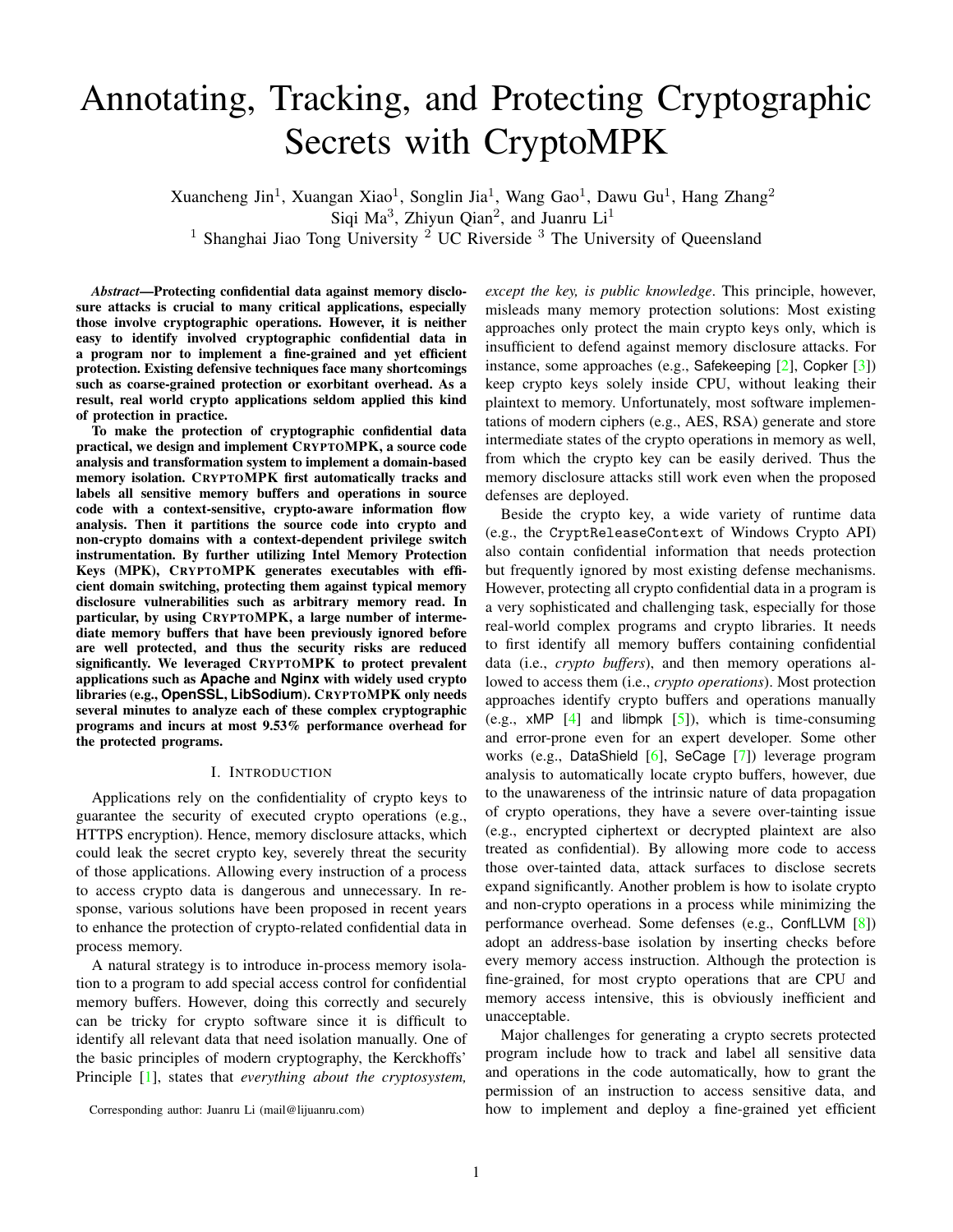isolation. In this work, we overcome the above challenges by developing a comprehensive in-process isolation solution specifically designed to protect sensitive crypto-related secrets. At a high level, our solution, CRYPTOMPK, relies on a finegrained and crypto-aware static taint analysis whose results inform a subsequent partition of the program into different protection domains. Specifically, CRYPTOMPK is equipped with three core techniques to address the aforementioned challenges: 1) CRYPTOMPK automatically determines what data to protect given a small number of initially labelled tags. In particular, CRYPTOMPK avoids the over-tainting issue by conducting a crypto-aware ciphertext/plaintext declassification. 2) CRYPTOMPK adopts a context-sensitive instrumentation to partition the program in a very precise way. Unlike traditional access control schemes, the attributes of an instruction (e.g., whether it needs to be isolated from a certain piece of sensitive information) can change under different calling contexts according to our analysis results, enabling a more accurate and efficient protection. CRYPTOMPK achieves such a context-sensitivity by generating multiple copies of code instrumented with context-dependent privilege switches. 3) CRYPTOMPK enforces an efficient domain-based isolation by using the Memory Protection Keys (MPK) hardware feature of latest Intel processors. Furthermore, CRYPTOMPK optimizes the protection granularity to minimize the runtime overhead while maintaining strong security guarantees.

We evaluated CRYPTOMPK on four server programs (Apache, Nginx, OpenSMTPD, vsftpd) with five widely used open source crypto projects (OpenSSL, libsodium, libhydrogen, ccrypt, glibc-crypt) to examine its effectiveness and efficiency against real-world crypto scenarios including file encryption, message protection, SSL/TLS transmission, and password authentication. The results show that CRYPTOMPK can accurately identify both *crypto buffers* and *crypto operations*, and provide reliable protection for both crypto keys and other crypto-related sensitive information without affecting the normal software functionalities, significantly reducing the exposed confidential data. Regarding the performance, it took only several minutes for CRYPTOMPK to analyze large and complex projects offline, and the runtime overhead is at most 9.53% for real-world crypto applications.

In summary, we make the following contributions:

(1) We have designed and implemented the CRYPTOMPK system to automate the tasks of confidential crypto data/code identification (including intermediate data derived from the original) and protected executable generation that incurs negligible overhead at runtime.

(2) We show that secret information leaking through intermediate buffers (derived from the original secret) is very common but often ignored for most crypto applications, leading to broken security guarantees.

(3) We applied CRYPTOMPK to state-of-the-art crypto libraries such as OpenSSL [\[9\]](#page-13-8) and large server programs such as Apache [\[10\]](#page-13-9) against any memory disclosure attacks (including the ones that attempt to read the intermediate buffers) to demonstrate the effectiveness of our solution.

(4) We developed an empirical guideline to fully utilize MPK to protect crypto programs in a practical manner. Our solution could be helpful for the protection of other types of sensitive data in computational-intensive code.

Availability. We have open sourced our solution at [https://](https://cryptompk.code-analysis.org) [cryptompk.code-analysis.org,](https://cryptompk.code-analysis.org) where we placed the tool chain, instructions of our experiments, and the tested programs (source code and pre-built binaries).

### II. BACKGROUND

## *A. Problems and Requirements*

By transforming memory corruption vulnerabilities into arbitrary memory read primitives, attackers can disclose sensitive data such as crypto keys. In response, many defenses aim to protect credential information in memory. The problem is that for a cryptosystem, if not all sensitive data are protected, the defense would be ineffective. We use an example here to illustrate the difficulties in protecting crypto buffers where secrets are stored in crypto operations. Listing [1](#page-1-0) shows the abstracted AES encryption in ccrypt [\[11\]](#page-13-10), a cryptographer developed data encryption tool: In this example, the encrypt function generates an AES key from a secret passwd. The key generation procedure propagates the secret information of passwd to several intermediate buffers such as the rkk buffer and the keyblock buffer. Consider the situation that an attacker leverages an arbitrary memory read vulnerability to scan the memory, not only the passwd buffer but all those intermediate buffers that store crypto secrets should be protected. Otherwise, attacker could still exploit the leaked intermediate buffers to recover secret keys.

```
void encrypt(void *ciphertext, void *plaintext, 
                      char *passwd) {
          roundkey <mark>rkk</mark>;
           hashstring(passwd, keyblock);
          xrijndaelKeySched(<mark>keyblock</mark>, 256, 256, <mark>rkk</mark>);
          xrijndaelEncrypt(ciphertext, plaintext, rkk);
     }
1
2
3
4
5
6
7
                                       Secret Non-secret
```
Listing 1: An example of secret propagation in ccrypt

Unfortunately, existing works often fail to comprehensively protect crypto sensitive information. Many protection approaches intuitively focus on an original secret but ignore its propagation. Take the case of using libmpk [\[5\]](#page-13-4) to protect OpenSSL against the infamous HeartBleed vulnerability [\[12\]](#page-13-11) as an example. The protection only defended SSL/TLS private keys from potential information leakage by storing the keys in isolated memory pages. In particular, they only protected data types that store private keys (e.g., EVP\_PKEY) with an isolated memory region, but do not consider the secret propagation and let secret information leak to intermediate buffers. Although they additionally protected functions that need to access the private key, we will demonstrate in Section [V-E](#page-10-0) that if only the private key is protected, an attacker could exploit HeartBleed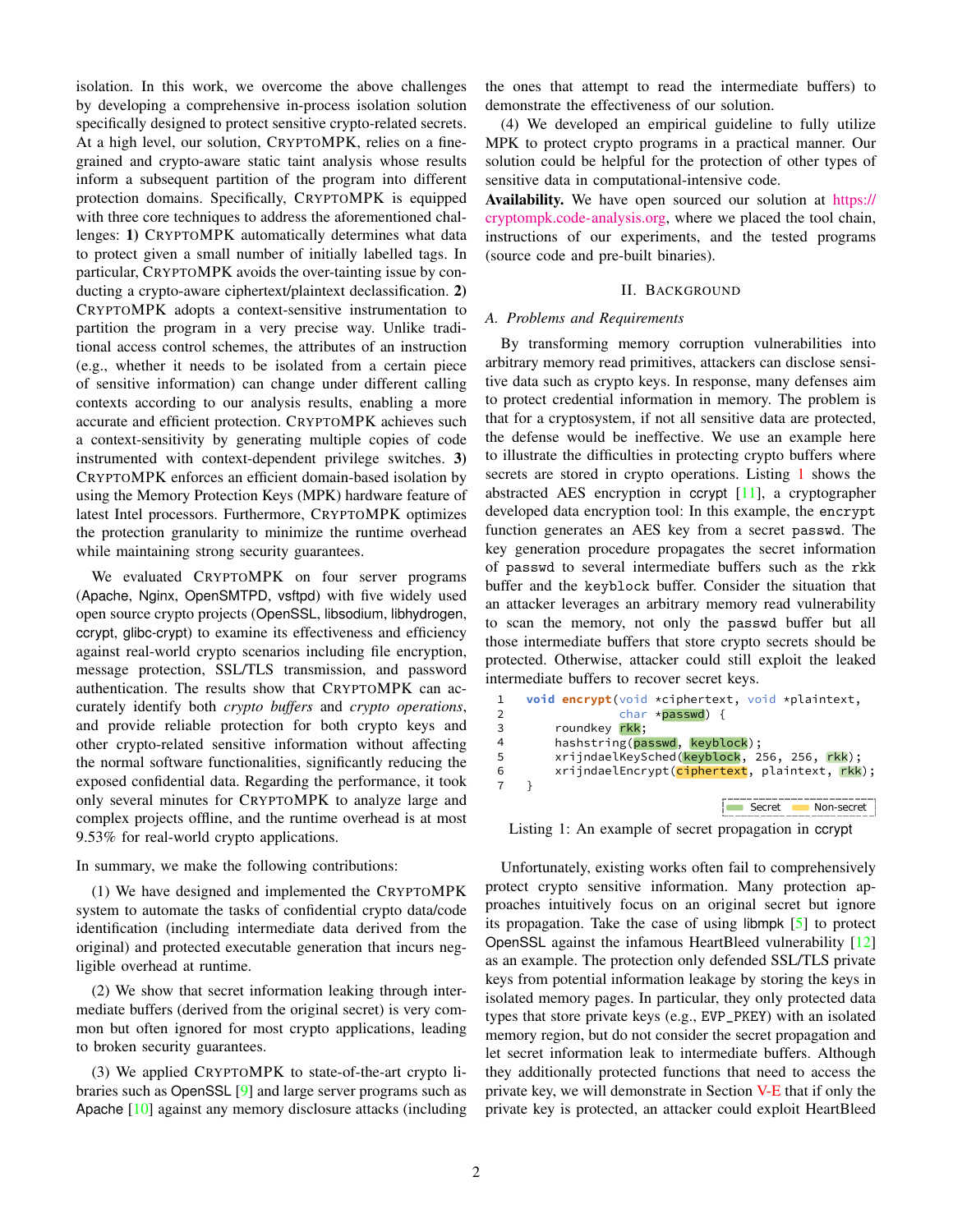vulnerability to retrieve other intermediate states and still recover the secret key.

## *B. Challenges*

In short, the major research challenge of this paper is to determine the minimum part of code that we must grant crypto buffer access privilege, and block any other accesses (e.g., a buffer overread somewhere in the application process). To accurately label all crypto buffers in a process, and implement a fine-grained in-process isolation to restrict irrelevant code from accessing secret information. Existing works face the following challenges:

How to accurately label crypto memory buffers and related operations? Crypto data are widely distributed at different regions of process memory (e.g., stack, heap, global variable). Existing solutions (e.g., DataShield [\[6\]](#page-13-5), MemSentry [\[13\]](#page-13-12), libmpk  $[5]$  and xMP  $[4]$ ) provide primitives to isolate sensitive information in specific memory regions. Nonetheless, they do not answer the question of how to find all those crypto memory buffers automatically. A straightforward idea (e.g., the solution adopted by SeCage [\[7\]](#page-13-6)) to find all crypto buffers is to track the propagation of initial secret with taint analysis, and restrict the access against all reference data. This strategy, unfortunately, suffers from over-protection issue because it propagates taint tag to plaintext/ciphertext. In the example of Listing [1,](#page-1-0) if we define the passwd as the taint source, a standard taint analysis would also taint the ciphertext at Line 6. In this situation, the tainting of ciphertext buffer (and its following propagation) will significantly enlarge the protection scope.

How to isolate crypto data from unauthorized memory accesses appropriately? The isolating of crypto data inherently incurs performance overhead. A very fine-grained isolation may introduce unacceptable overhead, especially for CPU-intensive and time-sensitive crypto operations. On the other hand, a less fine-grained isolation may leave an attack more opportunities in stealing sensitive data. Therefore, it is important to choose an appropriate protection granularity to balance security and performance overhead.

How to implement the isolation without changing the execution model? Some in-process isolation approaches require to modify the execution model of the program (e.g., moving part of the program to TEE or SGX). This involves heavy modification of existing code and often introduces compatibility issue, thus is often infeasible in most cases.

## *C. Solutions*

Analysis-driven Sensitive Data Labeling (Section [III-C\)](#page-3-0). Instead of asking developers to manually label crypto memory buffers and related operations, we make use of a static code analysis to help label those information automatically. Particularly, the adopted static code analysis employs a special crypto-aware, context-sensitive information flow propagation strategy to label crypto memory buffers effectively.

# Hardware-supported Domain Isolation (Section [III-D\)](#page-4-0).

To protect labeled sensitive data, we associate them with a *crypto domain*, and fulfill a domain based isolation, which adds an access permission to qualify the access of crypto secret. When the execution shifts between crypto and non-crypto domains, instead of using software based heavyweight access permission granting mechanisms (e.g., hypervisor based), we utilize Intel Memory Protection Keys (MPK) technology [\[14\]](#page-13-13) to implement a processor-featured privilege switching. This guarantees an efficient protection against crypto applications. Compiler-assisted Code Transformation (Section [III-E\)](#page-4-1). Instead of partitioning the program into different modules to implement isolation, we leverage the LLVM infrastructure to conduct an IR level code transformation (i.e., inserting privilege switching instructions, re-allocating memory buffers, adjusting call graph, etc.) while keeping the original execution model. Without porting the entire crypto application or any part of it to a secure world (e.g., SGX or Trustzone), a protected executable still runs in the same environment without special deployment.

#### III. CRYPTOMPK

# *A. Threat Model and Concepts*

In this paper we assume attackers are able to launch memory disclosure attacks due to memory safety issues. The goal of an attacker is to disclose crypto secrets (e.g., AES key, RSA private key) from the memory of a process. We only focus on memory disclosures caused by vulnerabilities such as HeartBleed [\[15\]](#page-13-14) and do not consider attacks that compromise the integrity of execution (e.g., a control flow hijacking caused by an arbitrary memory write). We do consider the solutions that protect the integrity of a program  $[16]$ ,  $[17]$ ,  $[18]$  can be complementary to ours. In fact, as we show later in  $\frac{\gamma V-D}{\gamma}$ , we have partially integrated with one such solution successfully. Nevertheless, ensuring perfect integrity is still an unsolved problem which we currently consider to be out-of-scope.

We assume code vulnerabilities exist in an application, and attackers could remotely exploit such vulnerabilities to access sensitive data (e.g., crypto keys) in process memory of the vulnerable application. We do not limit the type of memory disclosures, which could either be an out-of-bound read or an arbitrary address read. Nevertheless, this paper only focuses on memory safety issues and does not consider information leakage related side-channel attacks, both physical (e.g., cold boot attack [\[19\]](#page-13-18)) and logical (e.g., Meltdown [\[20\]](#page-13-19) and Spectre [\[21\]](#page-13-20)) ones.

We use the concepts of *crypto buffer* and *crypto operation* to help analyze the program. We define them as follows:

*Definition 1:* A *crypto buffer* is defined as a continuous memory region (stack, heap, or global) that stores crypto secrets including master keys and intermediate results of cipher executions. Note that a buffer stores plaintext or ciphertext is not considered as a crypto buffer because it does not need to be protected.

*Definition 2:* A *crypto operation* is a memory operation (either read or write) that access a crypto buffer. We consider crypto operation to be security-sensitive if it accesses crypto buffer, and thus should be protected to guarantee the confiden-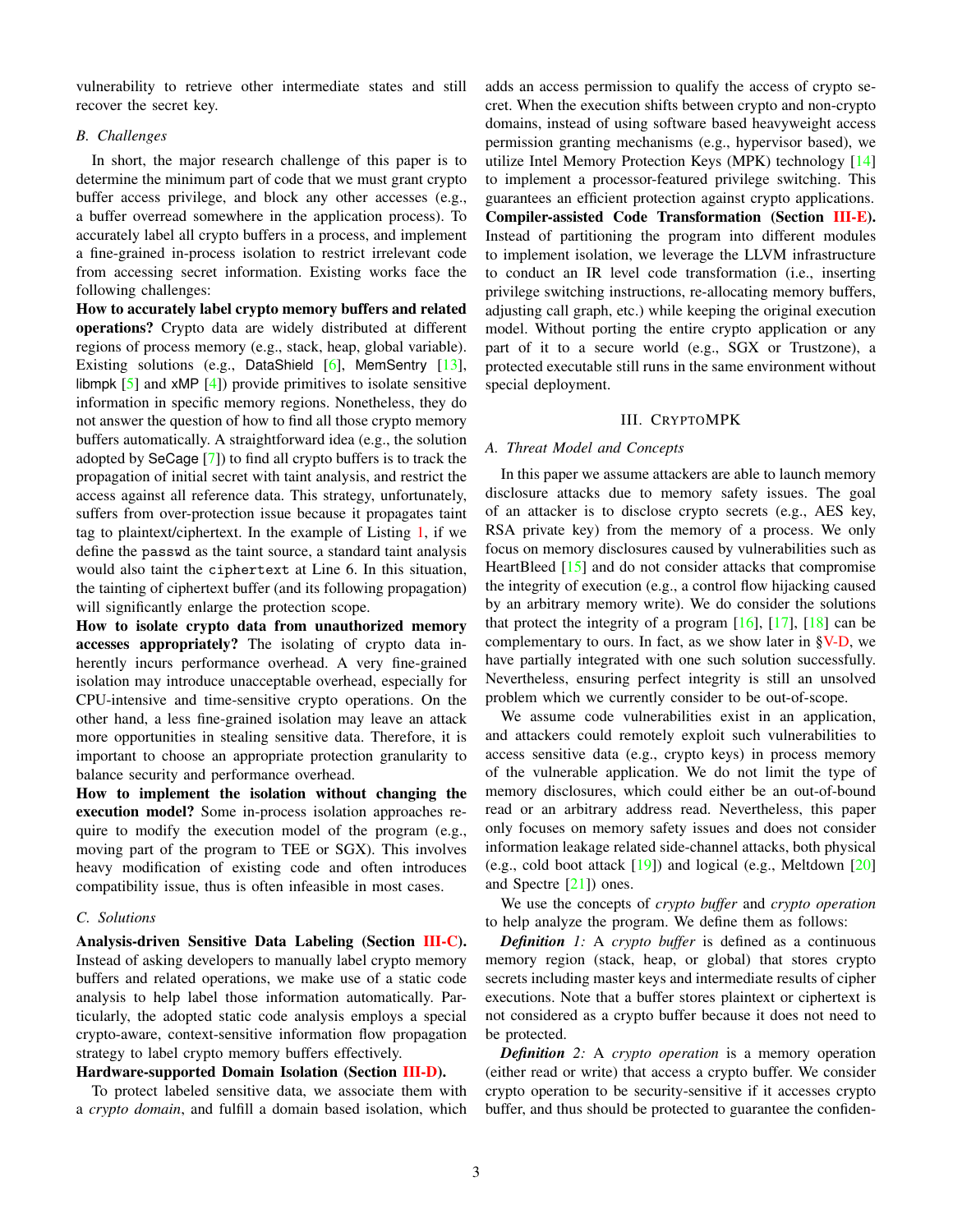<span id="page-3-1"></span>



tiality. For example, a memory read instruction that accesses round key of AES encryption is defined as a crypto operation.

# *B. Overview of* CRYPTOMPK

Our solution, CRYPTOMPK, is a source code analysis and transformation system that adds fine-grained, context-sensitive in-process isolation for credential data in crypto applications. At a high level, CRYPTOMPK labels crypto buffers and crypto operations in a program automatically, and isolates crypto and non-crypto operations to reduce the unnecessary accesses of credential data. As Figure [1](#page-3-1) depicts, CRYPTOMPK adopts a workflow consisting of a pre-analysis phase and three major phases. In its pre-analysis phase, CRYPTOMPK compiles program source code to LLVM Intermediate representation (IR) for the following analyses, and a manual annotation on source code is required to help CRYPTOMPK understand specific crypto attributes of the analyzed target. After the preanalysis phase, CRYPTOMPK first conducts a crypto buffer labeling, which relies on static points-to analysis and taint analysis to label crypto buffers. Next, CRYPTOMPK employs a crypto operation identification to locate memory accesses and management operations on crypto buffers. After that, CRYPTOMPK leverages the results of previous analyses to fulfill a code transformation. The transformation relocates labeled crypto buffers into a protected memory region, replicates functions to be protected for different contexts, and partitions the program into a *crypto domain* and a *non-crypto domain*, instrumenting privilege switches on crossing boundaries. Finally, CRYPTOMPK generates crypto domain isolated binary code, and utilizes supplementary security checks to inspect and eliminate potential bugs (e.g., using binary code rewriting to remove ROP gadgets from the executable).

To identify crypto buffers and operations, CRYPTOMPK traverses source code of an analyzed program and handles each instruction using a crypto-aware and context-sensitive taint propagation. The crypto-aware feature proves that CRYP-TOMPK would not over-label buffers such as ciphertext, and the context-sensitive feature guarantees a context-dependent domain isolation. Based on the identification results, CRYP-TOMPK modifies LLVM compiler to generate programs with customized memory management and in-process privilege switching, which implement a crypto domain based isolation. Only instructions in the crypto domain are allowed to access crypto buffers, and any sensitive data access from noncrypto domain will trigger a segmentation fault, which defends against unauthorized memory accesses such as memory disclosure attacks.

# <span id="page-3-0"></span>*C. Automated Crypto Buffer Labeling*

CRYPTOMPK employs an automated crypto buffer labeling to replace the traditional time-consuming and error-prone manual annotation. It only requires developers to manually annotate which buffer stores the *initial secrets*, and then uses the initially annotated secret data as its taint source. For instance, the encryption key and the private key are initial secrets for symmetric-key ciphers and asymmetric-key ciphers, respectively. With the annotated initial secrets as taint sources (with a crypto taint tag), CRYPTOMPK propagates taint tag to label crypto buffers. It starts with the direct usages of initial secrets, and traverses the IR instructions as abstractly interpreting the code. It also leverages a points-to analysis to accompany the taint analysis, determining the target of pointers, improving the accuracy of both control-flow and dataflow construction. After the traversal, CRYPTOMPK generates an abstract representation for each variable, which contains taint tags and points-to information.

Unlike normal taint analysis, the taint propagation of CRYP-TOMPK is crypto-aware. It considers the declassification of plaintext/ciphertext. That is, unlike common taint analysis that propagates the crypto tag to the output ciphertext or plaintext (and thus leads to an over-tainting from the perspective of cryptography), our crypto-aware taint analysis adds the tag of crypto key to neither plaintext nor ciphertext. To handle this case, our analysis requires an extra manual annotation against plaintext and ciphertext buffers. Then, in the crypto-aware taint propagation, CRYPTOMPK assigns those annotated buffers with a special mutually-exclusive (mxor) tag. When the cipher mixes crypto keys with either plaintext or ciphertext, the mxor tag will "eliminate" the crypto tag. This helps CRYPTOMPK fulfil the declassification of plaintext/ciphertext without specifically defining their propagation rules.

Moreover, CRYPTOMPK uses context-sensitive analysis to attribute different tags for a same memory buffer under multiple contexts. Taking Listing [2](#page-4-2) as an example, the xreadline function (Line 1-8) is used to read a text line from a file, and allocate a buffer to store the read content. In this example, the property of memory buffer allocated by xreadline (Line 2) depends on the invoking context. If xreadline is invoked by the readkey function (Line 12), the allocated memory buffer should be labeled. In other cases (e.g., invoked by the prompt function at Line 19) the allocated buffer is not sensitive. In response, CRYPTOMPK generates multiple contexts for each function according to the execution. In each context, the abstract representation of involved variables are independent.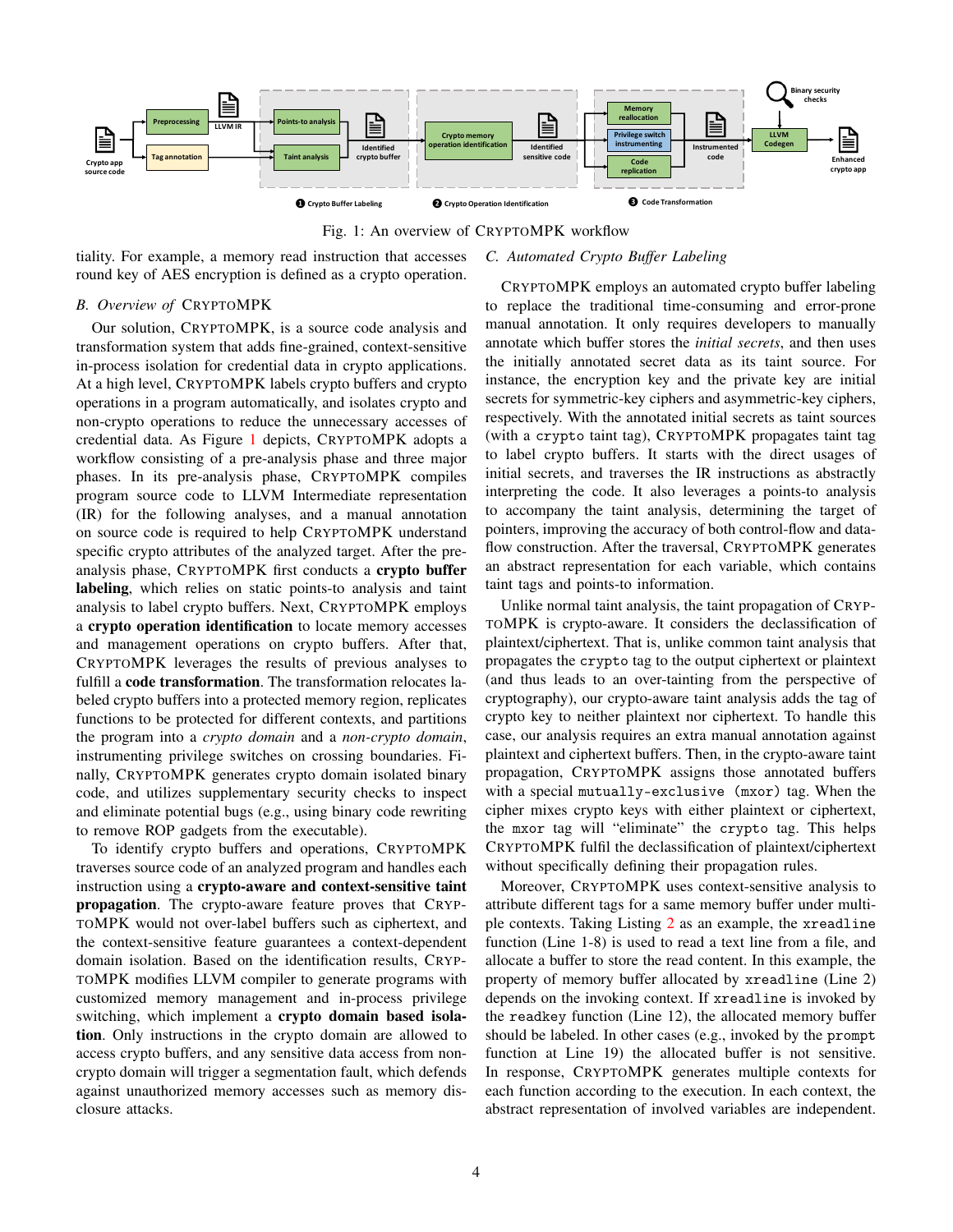Hence CRYPTOMPK could assigns more than one property for a variable. With such a context-sensitive analysis, CRYP-TOMPK executes a fine-grained isolation in the following code transformation phase (detailed in Section [III-E2\)](#page-4-3).

## <span id="page-4-0"></span>*D. Crypto Operation Identification*

After labeling crypto buffers, in its second phase, CRYP-TOMPK identifies which parts of the program are allowed to access those crypto buffers. At the IR level, CRYPTOMPK defines crypto operations as instructions that access memory of crypto buffers. Since the first phase analysis has already obtained the abstract representation of each variable, in a second traversal against the IR, CRYPTOMPK leverages the obtained information to identify crypto operations. In particular, CRYPTOMPK identifies two types of crypto operations.

- 1) Memory Access: In LLVM IR, load and store are used to access memory. By checking the accessed address arguments (as crypto or non-crypto buffer) of these instructions, CRYPTOMPK determines which instructions access crypto buffers, and attributes them as crypto operations.
- 2) Memory Management: To further manage crypto buffers, CRYPTOMPK introduces its customized memory management to replace the existing ones in a program. Thus it also needs to identify memory allocation and de-allocation operations. CRYPTOMPK considers a memory allocation operation as sensitive if it allocates a crypto buffer, and a memory de-allocation operation as sensitive if its pointer argument points to a crypto buffer.

#### <span id="page-4-1"></span>*E. Code Transformation*

With the labeled crypto buffers and the identified crypto operations, CRYPTOMPK performs a code transformation at LLVM IR instruction level to partition the program into a crypto and a non-crypto domain. It first relocates crypto buffers to a protected memory region, and then inserts privilege switches between crypto and non-crypto domains.

*1) Memory Relocation:* CRYPTOMPK relocates different kinds of crypto buffers into a protected memory region in a unified way. In detail, CRYPTOMPK replaces both stack and heap allocations with functions of a customized memory manager (see details in Section [IV-F\)](#page-7-0), Next, CRYPTOMPK replaces the corresponding de-allocation functions for on-heap buffers with the customized one for protected buffers, and inserts extra de-allocation operations in function epilogues to explicitly release protected buffers that are originally on stack. For global crypto buffers, CRYPTOMPK re-allocates them during the initialization of the program and de-allocates them at the program termination.

Since the labeling of crypto buffer is context-sensitive, CRYPTOMPK correspondingly executes a context-dependent memory allocation. In Listing [2,](#page-4-2) for example, the xreadline function allocates buf for data read from external files. However, for different contexts, the allocated memory buffer could be either a crypto buffer or a non-crypto one. In this example, only the allocated buffer under the context of readkey (Line 12) is labeled as crypto buffer. Thus CRYPTOMPK does not

<span id="page-4-2"></span>

Listing 2: An example of context-dependent memory allocation

directly replace malloc in Line 2. Instead, it replicates the xreadline function (one for crypto buffer allocation, and the other for non-crypto buffer allocation) to implement a finegrained management (see Section [IV-F\)](#page-7-0).

Instead of invoking time-consuming system calls (e.g., mprotect) to implement a memory page level access control, CRYPTOMPK leverages the Intel MPK instructions (e.g., WRPKRU) to fulfill an efficient privilege switch. MPK features a protection key (PKEY, stored in the 32-bit PKRU register) to control the access permission of a memory page. By binding a PKEY to a group of memory pages, access permission of those pages can be set simultaneously. CRYPTOMPK first relocates those labeled crypto buffers to a memory region maintained by its own memory manager, and then binds memory pages in this protected region with a PKEY.

<span id="page-4-3"></span>*2) Privilege Switch Instrumenting:* To grant or revoke access permission against protected buffers at runtime, CRYP-TOMPK instruments privilege switches between crypto domain and non-crypto domain. User process executes a WRPKRU instruction to updates the PKRU register. CRYPTOMPK thus adds *crypto domain prologue* and *crypto domain epilogue* to the binary code to fulfill MPK privilege switching as Listing [2](#page-5-0) illustrates. Only after an execution of crypto domain prologue, the later crypto operations are allowed to access protected memory buffers, and after an execution of crypto domain epilogue, protected memory buffers restore to an inaccessible state for non-crypto operations.

For current MPK-enabled processors, up to 16 PKEYs can be used simultaneously. This allows CRYPTOMPK to support more than one crypto domain with multiple crypto keys. In this paper, we only considered the protection with one crypto domain. Also note that the privilege switch mechanism is independent to other parts of CRYPTOMPK. Hence, it could be easily extended to adapt different scenarios. For instance, in July 2020, Intel have proposed a new PKS [\[22\]](#page-13-21) feature to support kernel level memory page access control. Since PKS is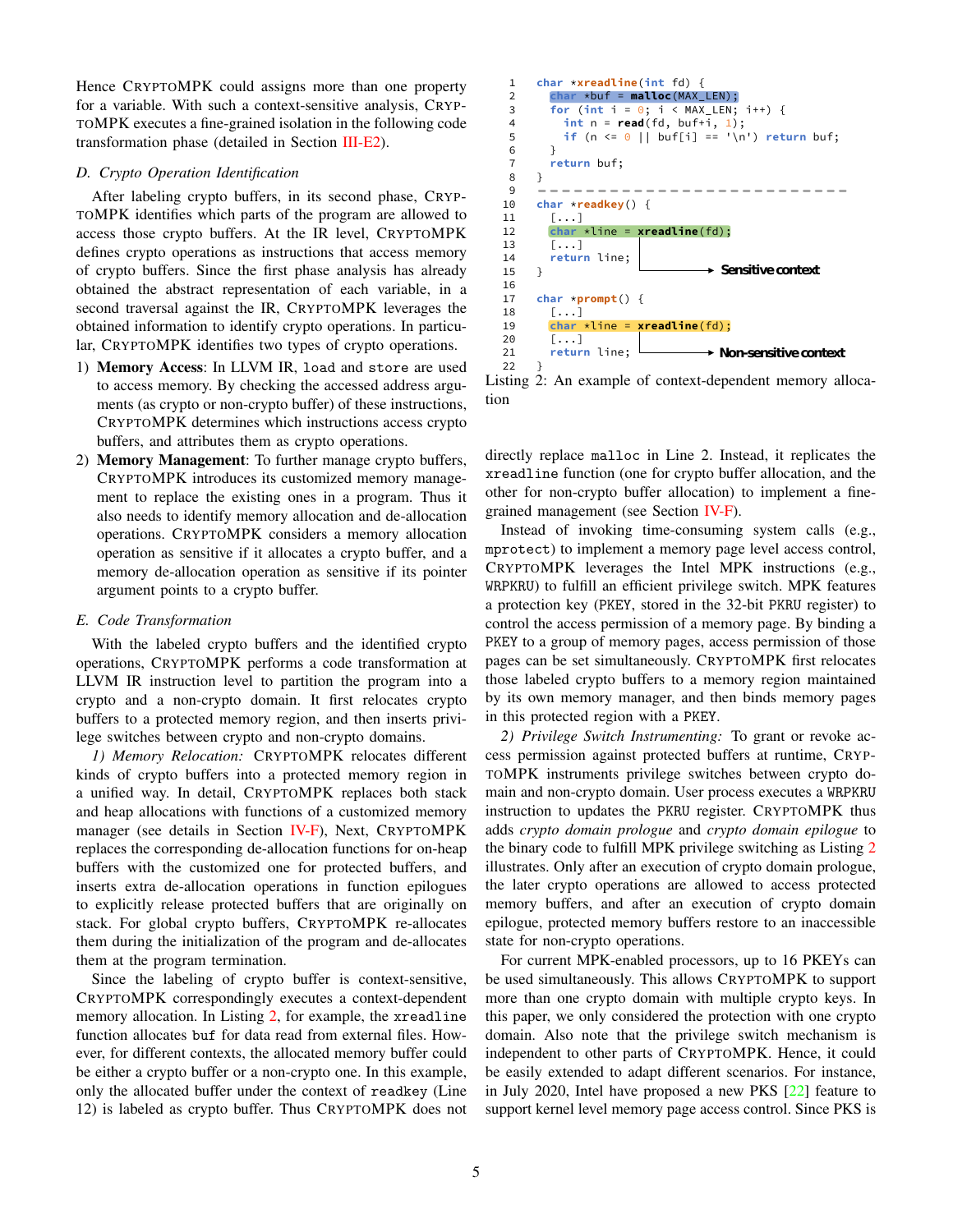<span id="page-5-0"></span>

| [Non-crypto Operations]                                                      |          |
|------------------------------------------------------------------------------|----------|
| xor ecx, ecx<br>xor edx, edx<br>mov eax, PKRU_CRYPTO_DOMAIN<br><b>WRPKRU</b> | Prologue |
| [Crypto Operations]                                                          |          |
| xor ecx, ecx<br>xor edx, edx<br>mov eax, PKRU NORMAL DOMAIN<br><b>WRPKRU</b> | Epiloque |
| [Non-crypto Operations]                                                      |          |

Fig. 2: MPK privilege switching at binary code level

the kernel-version of MPK, CRYPTOMPK could be extended to protect crypto secrets in kernel easily. Similarly, CRYP-TOMPK could leverage the shred isolation primitives [\[23\]](#page-13-22) to protect ARM executables.

<span id="page-5-3"></span>*3) Code Replication:* CRYPTOMPK generates different versions of code for different contexts. Algorithm [1](#page-5-1) illustrates how CRYPTOMPK creates multiple versions of code (functions) for different contexts. For instance, to protect the xreadline function in Listing [2,](#page-4-2) CRYPTOMPK creates a protected version xreadline\_r1 and replaces the invoking at Line 12, and a non-protected version xreadline\_r2 for the invoking in the prompt function. Since Line 4 and 5 have been labeled as crypto operations, in xreadline\_r1, CRYP-TOMPK inserts privilege switches before and after them[\\*](#page-5-2). Moreover, by replacing malloc in Line 2 with a customized memory allocation function, CRYPTOMPK reallocates buf to the protected memory region in xreadline\_r1.

One problem of naive code replication is that it may lead to a significant code size bloating. As shown in Figure [3a,](#page-6-0) xreadline in context of main and readkey is same in transformation since their semantics in two contexts is identical. Thus generating two versions of these contexts are unnecessary. CRYPTOMPK further introduces a function deduplication algorithm to avoid generating redundant code (Algorithm [1\)](#page-5-1). It works by calculating a signature for the transformation scheme of each context. Contexts of the same function with the same signature are considered identical and will share a single piece of code. In this way, code size bloating introduced by function replication is minimized.

The signature of a context is calculated as follows:

- 1) Collecting the information of the instructions operating on crypto buffers. Actual transformations will be done around these instructions (as defined in [§III-D\)](#page-4-0). For each of them, CRYPTOMPK records its unique identifier (e.g. address) and its type (e.g. Load).
- 2) Collecting the signatures of sub-contexts. Two contexts can share the same code only if their callees are also the same. Thus for each CallInst, CRYPTOMPK records

<span id="page-5-1"></span>Data: Context set C in post-traversal order Result: Output function set F begin  $F \leftarrow \{\}$ forall  $c \in C$  do if  $\frac{c}{c}$  is root context then  $c.f' \leftarrow c.f$ else  $S_f \leftarrow$  getFunctionVariants  $(c.f)$  $s_c \leftarrow$  signature  $(c)$ if  $s_c \notin S_f$  then  $c.f' \leftarrow \text{copyFunction}(c.f)$  $S_f \leftarrow S_f \cup \{s_c\}$ else  $c.f' \leftarrow$  variant in  $S_f$  with signature  $s_c$ end end forall  $I' \in c.f'$  do if  $\overline{I'$  is a call by function pointer then replace  $I'$  with direct function calls end end forall  $I' \in c.f'$  do if  $\overline{I'$  is a call instruction then  $I \leftarrow$  mapped instruction for  $I'$  in c.f  $c' \leftarrow$  subcontext called by *I* in *c*  $I'.calltarget \leftarrow c'.f'$ end end  $F \leftarrow F \cup \{c.f'\}$ end return F end Algorithm 1: Function Replication

its identifier and type as that in Step 1, plus the name and signature of the called sub-context.

3) Generating the final signature. Information from previous steps fully describes the transformation scheme of the context, thus CRYPTOMPK uses hash\_combine() in boost  $[24]$  to calculate its hash as the final signature.

## IV. IMPLEMENTATION

## *A. Static Program Analysis*

Static analysis is suitable for checking confidential data leaks [\[25\]](#page-13-24). CRYPTOMPK relies on a context-sensitive pointsto analysis to identify crypto buffers and operations. Since CRYPTOMPK aims to protect crypto operations comprehensively, it seeks to both accurately identify all secrets while only allowing relevant code to access them. Nevertheless, static points-to analysis is undecidable for C programs [\[26\]](#page-13-25) and thus fundamentally imprecise [\[27\]](#page-13-26), [\[28\]](#page-13-27). Consequently, CRYP-TOMPK modified the design of Dr. Checker [\[29\]](#page-13-28) to implement a sounder analysis. The following design changes were made for the goal: 1) CRYPTOMPK does not rely on depth-based heuristics or strong-update features to speed up the analysis, but keeps all points-to information; 2) CRYPTOMPK adopts a more sophisticated design of *alias objects* to support pointsto tracking in nested structures, global variables, and casted pointers, which are common in crypto applications but are oversimplified in Dr. Checker; 3) for dangling pointers with

<span id="page-5-2"></span><sup>\*</sup>Inserting privilege switches in a loop may lead to performance issues. We will discuss optimization strategies in Section [IV-D](#page-7-1)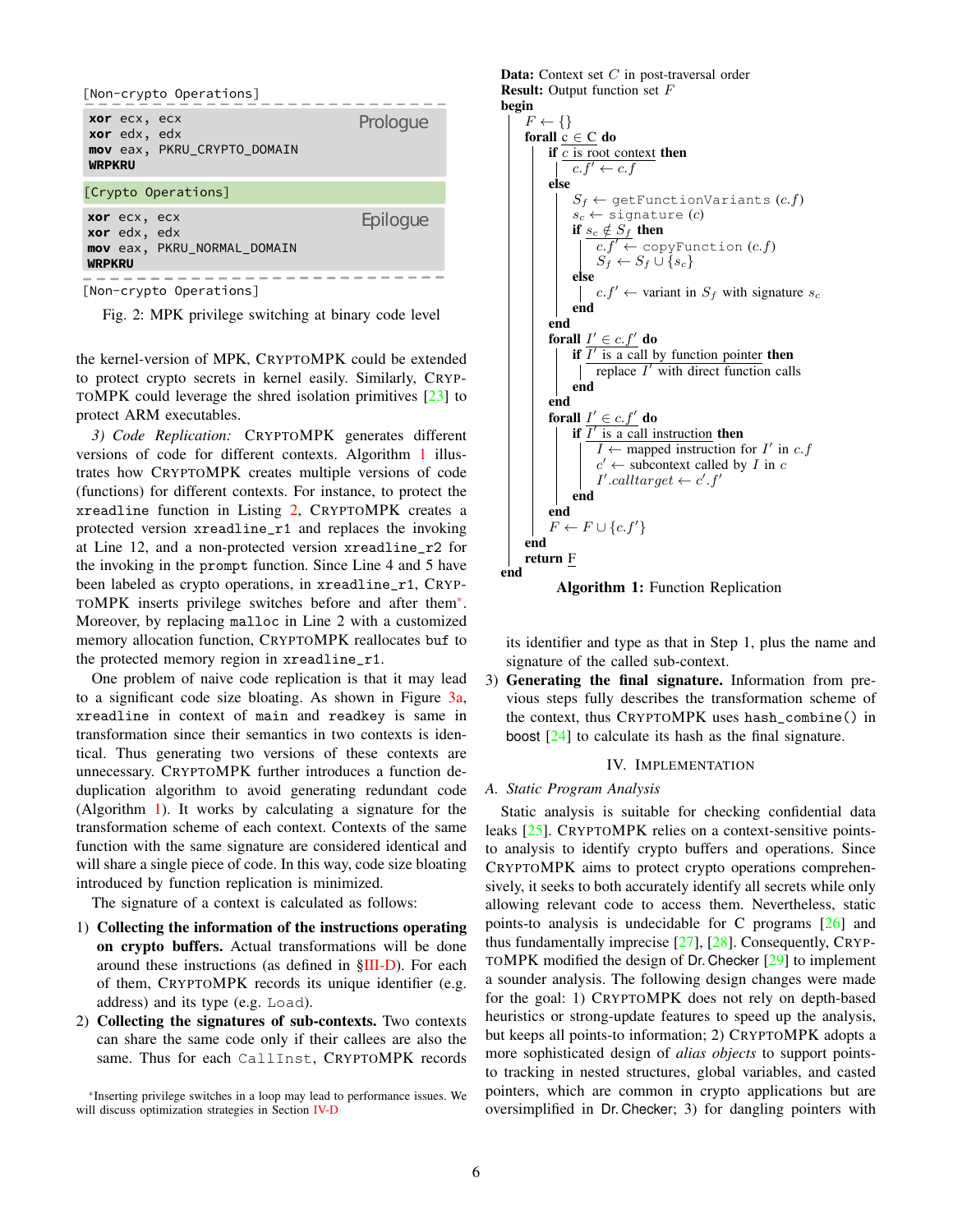<span id="page-6-0"></span>

(a) Original call graph. Three versions of xreadline are separately invoked by three functions (main, readkey, prompt). However, the context signatures of xreadline invoked by main and readkey are identical.



(b) Call graph after applying function de-duplication. CRYPTOMPK only maintains one copy of xreadline for two identical context signatures (271101).

Fig. 3: Call graphs before and after function de-duplication

which no object is found associated, CRYPTOMPK would fill in hollow objects to track their propagation thereafter.

To further ensure efficiency when analyzing complex crypto code bases, CRYPTOMPK employs two major strategies to counter the common challenges in a context-aware analysis. To address context explosion, it prunes off certain contexts where the corresponding functions are marked as orthogonal to the sensitive dataflow. To address points-to explosion, we made our observation that most of the objects are associated with memory pools (e.g. BN\_POOL in OpenSSL [\[9\]](#page-13-8)), and that they cannot be distinguished without proper abstraction [\[30\]](#page-13-29). Thus, CRYPTOMPK represents the pool with a single object without compromising the precision. On its finish, the static program analysis produces a tree of context objects, representing the call tree of the analyzed program. Each context object contains information on the taints and points-to relations among local values and allocated memory objects.

## <span id="page-6-2"></span>*B. Labeling Crypto Buffers*

We envision two types of users of CRYPTOMPK: (1) crypto library developers (the primary type) who are familiar with the logic of the various crypto functions and any sensitive data generated within the library, e.g., a private key. (2) application developers who use crypto libraries and are at least familiar with the APIs exposed by crypto libraries. This is important because sometimes crypto secrets can be generated by applications (host programs), e.g., supplying a password to a crypto hash function. Therefore, we currently also require application developers to label such secrets in order for CRYPTOMPK to track their propagation in the application context as well as the crypto library context. Later in  $\sqrt{V-B}$  and  $\sqrt{V-C}$ , we will report cases where applications-generated secrets do propagate in the application context (although not very often) and need to be protected. In both cases, CRYPTOMPK asks developers to annotate only the initial tags in the source code, which is shown to be small in both prior work  $\lceil 23 \rceil$  and our evaluation in [§V-B.](#page-8-0) The propagation of tags is performed completely automatically by CRYPTOMPK during static analysis.

To annotate the initial tags, developers need to determine the crypto functions (either provided by the crypto library or directly implemented as a part of the host program), and identify the semantics of their input parameters to find key and plaintext/ciphertext. Next, developers could choose to directly annotate the key with a crypto tag and the plaintext/ciphertext with a mxor tag, or shift the annotation (and thus the protection) to earlier stage program inputs. For example, in Listing [1](#page-1-0) developers could either label the rkk parameter of the xrijndaelEncrypt function with a crypto tag, or instead label the user input passwd string, which helps generate the AES key. In the future, we plan to automate this process by having crypto library developers annotate the outer most tags (e.g., parameters of a crypto API) and backtrack to the origin of such variables (possibly defined in the application context). That way, we can shift the burden of annotation to only the crypto library developers.

```
void do_encrypt() {
       #pragma tainter cryptotag(passwd)
       __cryptotag_fdf0f8a65855a52b(passwd);
       #pragma tainter mxortag(plaintext)
       __mxortag_fdf0f8a65855a52b(plaintext);
       encrypt(ciphertext, plaintext, passwd);
    }
1
2
3
4
5
6
7
    Listing 3: An example of initial tag annotating
```
CRYPTOMPK implements a compiler directive in clang front-end to help annotate the code. Listing [3](#page-6-1) gives an example of the initial annotating: the developer is required to explicitly add a #pragma annotation (Line 2) to annotate the initial secret (passwd). With this information, CRYPTOMPK implicitly inserts a function (Line 3) to help set the taint source (with a crypto tag). Then our analysis-driven labeling automatically propagates the initial crypto tag. Moreover, the developer also needs to annotate an initial mxor tag (Line 4) to indicate that the plaintext buffer carries a mxor tag).

For those functions without IR code to analyze, CRYP-TOMPK implements pre-defined rules in taint and points-to propagation. For instance, CRYPTOMPK handles a memcpy invoking by checking the taint tag of source object and the destination object. Modern Processors also adopt extend instruction set (e.g., AES-NI) to execute crypto algorithms,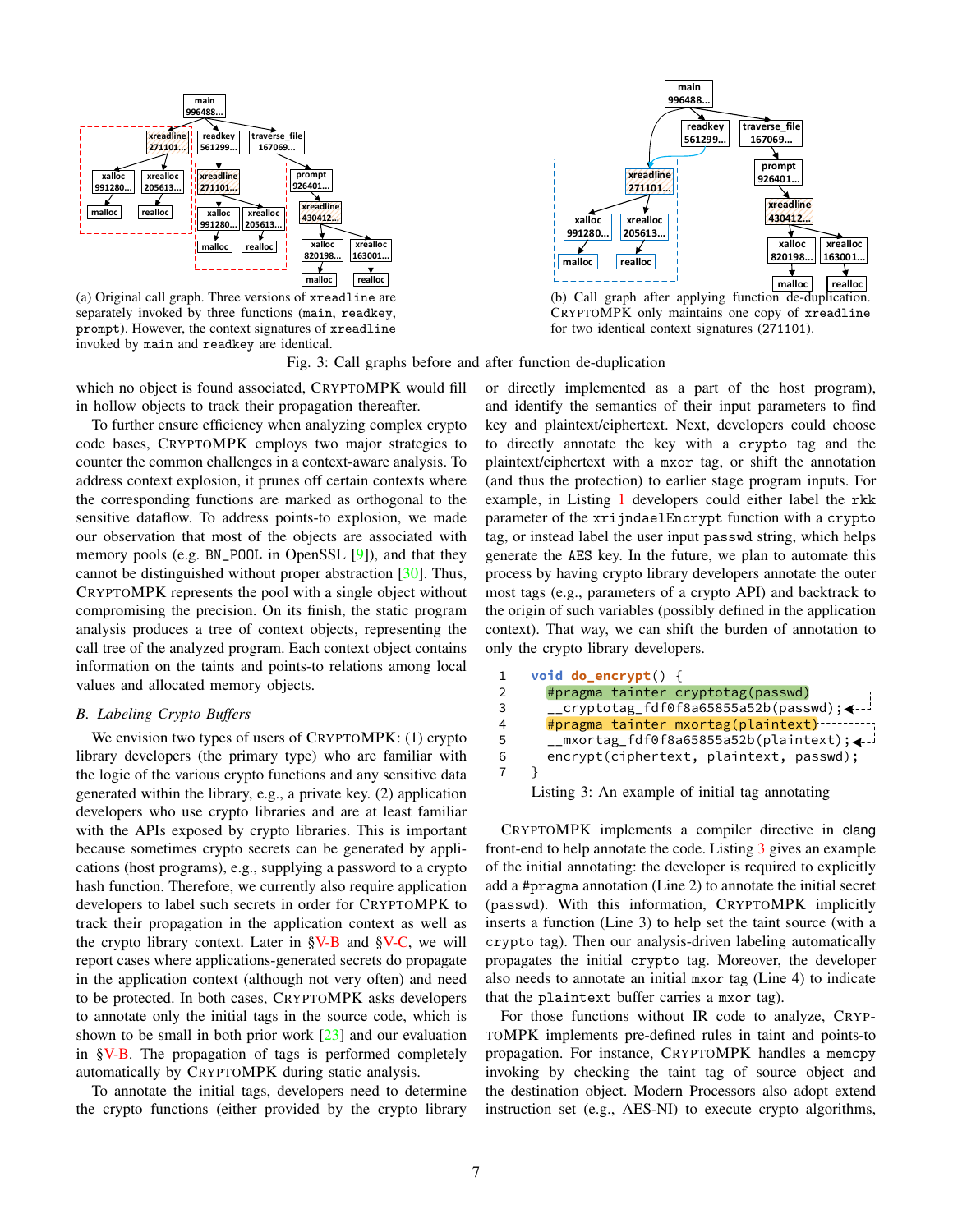and many crypto libraries have already integrated cipher implementations specifically optimized for those instruction set extensions. We observed that at LLVM IR level, such an instruction (e.g., an AES-NI instruction) is implemented as an LLVM intrinsic function invoking. Therefore, CRYPTOMPK also handles such instructions as external functions with predefined rules.

## *C. Identifying Crypto Operations*

After the crypto buffer labeling, CRYPTOMPK conducts a second code traversal to identify crypto operations. For each memory-related operation, if any of its operands is associated with a crypto tag, it is considered as a crypto operation.

External functions with pointer arguments, due to the lack of source code to analyze or modify, are also considered as memory operations. Ideally, we could conduct binary code analysis to analyze an external function/library and utilize a binary code rewriting to generate a protected version. We leave this as a future work of this research, and currently adopted a runtime permission granting mechanism for external functions (see Section [IV-G\)](#page-8-1).

#### <span id="page-7-1"></span>*D. Privilege Switch Instrumenting*

Ideally, CRYPTOMPK inserts privilege switches right before and after a series of continuous crypto operation instructions to minimize the attack window. However, if we insert too many privilege switches, especially in hotspots, the execution will often suffer from performance issue (our micro-benchmark shows that the WRPKRU instruction takes about 20 to 30 CPU cycles, a lot more than an ordinary arithmetic instruction). To address, CRYPTOMPK trades off performance by protecting different instrumentation granularity against the code. For performance critical applications, CRYPTOMPK applies a function level crypto domain isolation for those hotspot functions. CRYPTOMPK considers the entire hotspot function as sensitive, and inserts privilege switches before and after any instructions that invoke it.

Hotspot functions are identified using a heuristic method. In general, CRYPTOMPK calculates a Q score for each context (Eq. [4\)](#page-7-2), estimating the ratio of crypto operations within all memory operations. To resemble the case in real execution, instructions in loops are additionally weighted (Eq. [2\)](#page-7-3), and numbers of instructions in sub-contexts are also estimated (Eq. [3\)](#page-7-4). If the final  $Q_{ctx}$  is higher than a pre-defined threshold (0.25 here), CRYPTOMPK considers the function represented by  $ctx$  as a hotspot function. For recursive functions, due to their limited usage in crypto programs and the great analysis difficulty, CRYPTOMPK conservatively protects the entire recursive invocation.

<span id="page-7-3"></span>
$$
T_{inst} = \begin{cases} 1 & \text{inst is a crypto operation} \\ Q_{ctx} & \text{inst is a callinst, } \text{ctx}^{\prime} \text{ is its target} \\ 0 & \text{otherwise} \end{cases} \tag{1}
$$
\n
$$
L_{inst} = \begin{cases} 10 & \text{inst is in a loop} \\ 1 & \text{inst is not in a loop} \end{cases} \tag{2}
$$

<span id="page-7-4"></span>
$$
S_{inst} = \begin{cases} L_{inst} * 30 & inst is a callinst \\ L_{inst} & inst is a memory operation \\ 0 & otherwise \end{cases}
$$
 (3)

$$
Q_{ctx} = \frac{\sum S_{inst} * T_{inst}}{\sum S_{inst}} \tag{4}
$$

#### <span id="page-7-2"></span>*E. Invocation with Function Pointer*

After CRYPTOMPK replicates a function, the next step is to replace all related invocations to guarantee the correctness of control flow. However, for a function invocation using function pointer, the control flow is often determined dynamically and we cannot directly rewrite the invocation. CRYPTOMPK therefore refers to a function pointer expanding technique used by Glamdring [\[31\]](#page-13-30). In our implementation, CRYPTOMPK first determines all possible candidates of a function pointer based on the results of points-to analysis, then replaces the function pointer invocation with expanded direct calls. In the example of Listing [4,](#page-7-5) CRYPTOMPK first evaluates the original invocation with funcptr, finding two possible invoking targets (func1 and func2). Then CRYPTOMPK adds two conditional invocations to the two replicated versions (func\_r1 and func\_r2). For unexpected targets, they are invoked in a fallback branch without replication.

<span id="page-7-5"></span>

|           | $-$ funcptr(/*args*/);                      |
|-----------|---------------------------------------------|
|           | $+$ if (funcptr == func1)                   |
| $+$ $-$   | $func1_r1//*args*/);$                       |
|           | $+$ else if (funcptr == func2)              |
| +         | $func2_r2//*args*/);$                       |
| $\ddot{}$ | else                                        |
| +         | $funcptr(\nmid \star \text{args} \star /);$ |

Listing 4: Function pointer expanding

#### <span id="page-7-0"></span>*F. Crypto Buffer Management*

To manage sensitive data in a unified way, CRYPTOMPK allocates all crypto buffers on a secure heap. It customizes the Jemalloc [\[32\]](#page-13-31) allocator to support secure memory management. In detail, the customized allocator (namely m\_malloc) binds the allocated memory pages to a specific PKEY. Hence the access control of crypto buffers can be fulfilled efficiently by updating the PKRU register. In addition, it maintains a global table to record the pointer addresses of all crypto buffers, and replaces all memory de-allocation operations (including vanilla free) with the unified m\_free function. When freeing a buffer using m\_free, it checks the global table to choose the underlying de-allocator to use, either the customized version corresponding to m\_malloc for crypto buffers, or the standard free for non-protected buffers.

Allocating all sensitive crypto buffers on our secure heap may introduce runtime overhead especially for stack memory operations. An optimization strategy adopted by CRYP-TOMPK is that, if the length of a buffer is no more than a primitive scalar type (i.e. 8 bytes), CRYPTOMPK will not modify its stack memory allocation. Instead, CRYPTOMPK inserts memory zeroing code in function epilogue to clean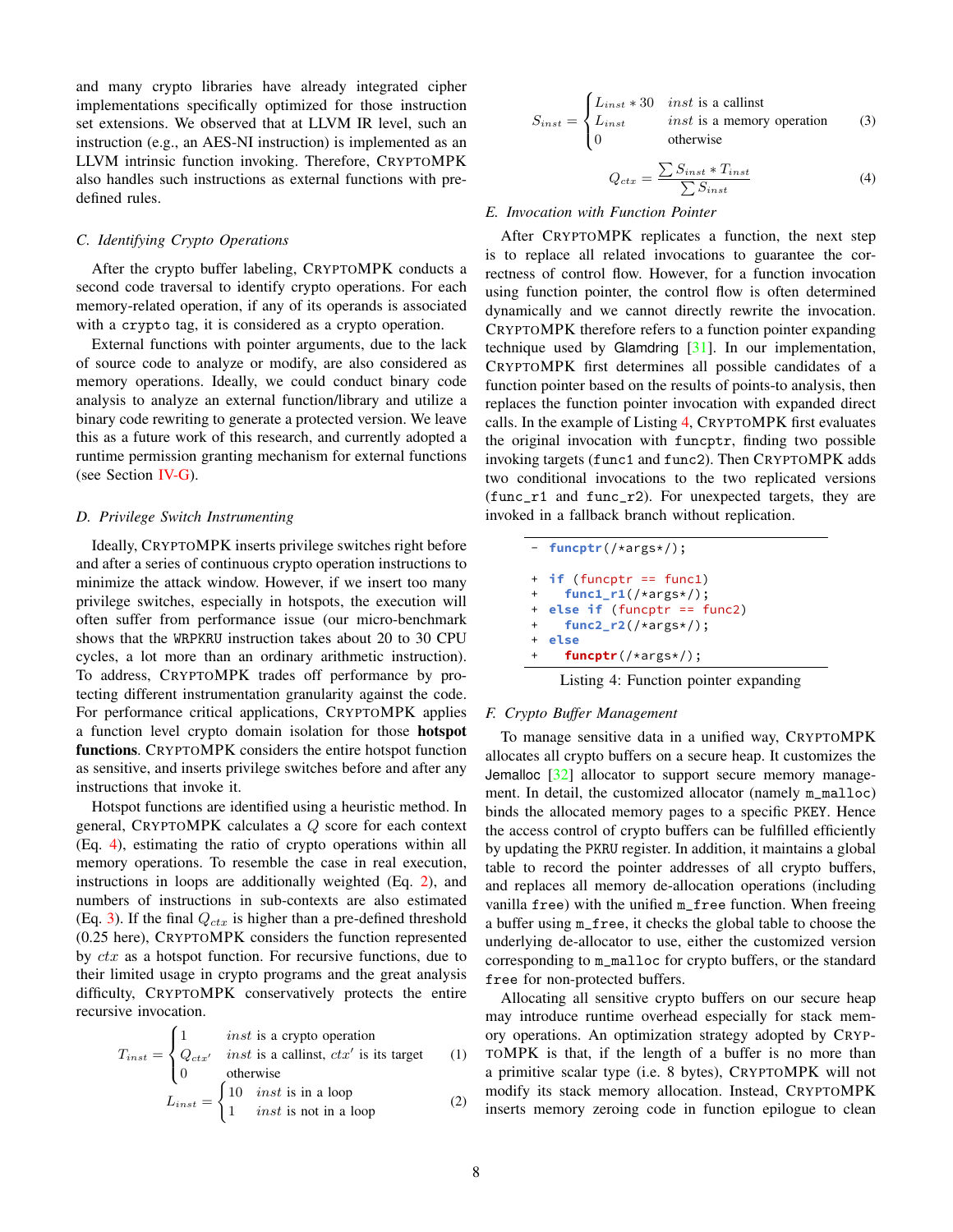those small buffers immediately after the function execution. We argue that this kind of buffers seldom store long-term secret and a memory sanitization rather than secure isolation is able to defend against memory leak.

## <span id="page-8-1"></span>*G. Runtime Checks*

The static code analysis of CRYPTOMPK may not perfectly identify all crypto operations due to the imprecision of pointsto analysis. If a privileged operation is not correctly identified, a runtime exception will be triggered and the protected program will crash. To further prove the robustness, CRYP-TOMPK does not solely rely on static analysis but leverages a dynamic analysis to help find those operations. We argue that developers often possess enough test cases to execute the program. With these test cases, CRYPTOMPK conducts an extra runtime test to check the protected program and finds potential exceptions.

In detail, CRYPTOMPK links the protected program with a shared library that captures all runtime segment faults caused by MPK privilege violation. When the linked shared library captures a PKEY related segment fault during the test, it records the address of the fault instruction and the accessed memory buffer, and then temporarily enables access privilege for this instruction to continue the execution. After the entire execution, all unauthorized memory accesses are sent to developers for a manual verification. If the manual analysis confirms a memory access is actually legal (which implies that the accessed memory buffer should be labeled as crypto buffer but is missed by our static analysis), CRYPTOMPK will automatically add a crypto tag for the related buffer and runs the static analysis again to identify more crypto operations.

In addition, if an unauthorized memory access occurs in an external library function (without source code and thus CRYPTOMPK cannot rewrite it), CRYPTOMPK links a specific segment fault handler to handle the exception, which restricts the range of code to access sensitive crypto buffers but suffers from performance slowdown.

#### V. EVALUATION

#### *A. Experiment Setup*

We use two sets of widely used open source projects to evaluate CRYPTOMPK. The first set contains four popular crypto libraries including the famous OpenSSL [\[9\]](#page-13-8) library, the libcrypt of GNU libc  $[33]$ , and two modern crypto libraries, libsodium  $[34]$  and libhydrogen  $[35]$ , which aim to provide easyto-use, hard-to-misuse functionalities. The second set contains four widely used Linux web server programs (Nginx [\[36\]](#page-13-35) and Apache  $[10]$  as HTTP servers, vsftpd  $[37]$  as FTP server, and OpenSMTPD  $[38]$  as SMTP server), and ccrypt  $[11]$ , a cryptographer developed cross-platform data encryption utility. Details of the tested libraries and programs are shown in Table [IV](#page-14-0) in Appendix.

We ran our experiments on a server running Ubuntu 18.04 x64 with two Intel Xeon Gold 5122 Processors (each has eight logical cores at 3.60 GHz) and 128GB RAM. The current implementation of CRYPTOMPK runs on top of LLVM 10.0.1. In our experiment, we first utilized CRYPTOMPK to analyze all programs, then we execute the analyzed programs with runtime checks instrumented, finally we generated executables to evaluate the performance overhead  $^{\dagger}$ . In the following, we report our experimental results.

## <span id="page-8-0"></span>*B. Annotated Tags and Costs*

We tested CRYPTOMPK by considering four typical application scenarios and the tested cases are detailed in Appendix. For all test cases, we evaluate the number of manually annotated tags and the approximate amount of effort expended for each program.

For Apache/Nginx+OpenSSL, we only need to annotated seven initial crypto tags in OpenSSL including six variables of the pkey struct that stores private key, and the AES\_KEY key buffer of AES128-GCM API. We additionally annotated two initial mxor tags to plaintext buffer of RSA-sign and ciphertext buffer of RSA-verify, and plaintext/ciphertext buffers for AES128-GCM encryption/decryption, respectively.

For the message protection cases, we annotated three initial crypto tags to those crypto key parameters of both the used sign/verify APIs (e.g., hydro\_sign\_{create, verify} of libhydrogen) and the used encrypt/decrypt APIs (e.g., crypto\_secretstream\_xchacha20poly1305\_ keygen of libsodium, hydro\_secretbox\_encrypt of libhydrogen). After that, we annotated four initial mxor tags to plaintext/ciphertext parameters of those APIs.

Instead of annotating parameters of crypto functions, in the case of ccrypt encryption, we annotated four initial crypto tags to the buffer allocated by the readkey function in host program. This helps CRYPTOMPK protect crypto secrets in the entire program. And we annotated three mxor tags to plaintext buffers, which are read from the input data file.

OpenSMTPD and vsftpd leverage the crypt password hashing function to transform user-provided passwords into a hash value. We observed the user-provided passwords are not only used by the crypt function but also other part of the host program, and thus we annotated the initial crypto tag to passwd buffers in host programs, and annotated the mxor tag to the salt parameters of the crypt API. An additional case is that for vsftpd with a parent thread and a child thread, we annotated two extra initial crypto tags separately to p\_sess->ftp\_arg\_str of handle\_pass\_command in its parent thread, and password\_str of process\_login\_req in the child thread. Therefore, CRYPTOMPK could not only analyze the crypt function, but also track and protect the password propagation in these two host programs.

For each program, it took a single graduate student at most 10 to 15 hours (sometimes spread over multiple days) to understand where the labels should be assigned. We believe it

<span id="page-8-2"></span><sup>†</sup>To first generate analyzable non-optimized bitcode, we used the compilation option "-O0 -Xclang -disable-llvm-passes" to disable unnecessary optimizations. Next, the generated bitcode is sent to the analysis passes of CRYPTOMPK to find sensitive buffers/operations and the output code is instrumented with our MPK-enabled protection. Finally, we could compile the bitcode into executables with LLVM backend (with the "-O2" option to optimize the binary code).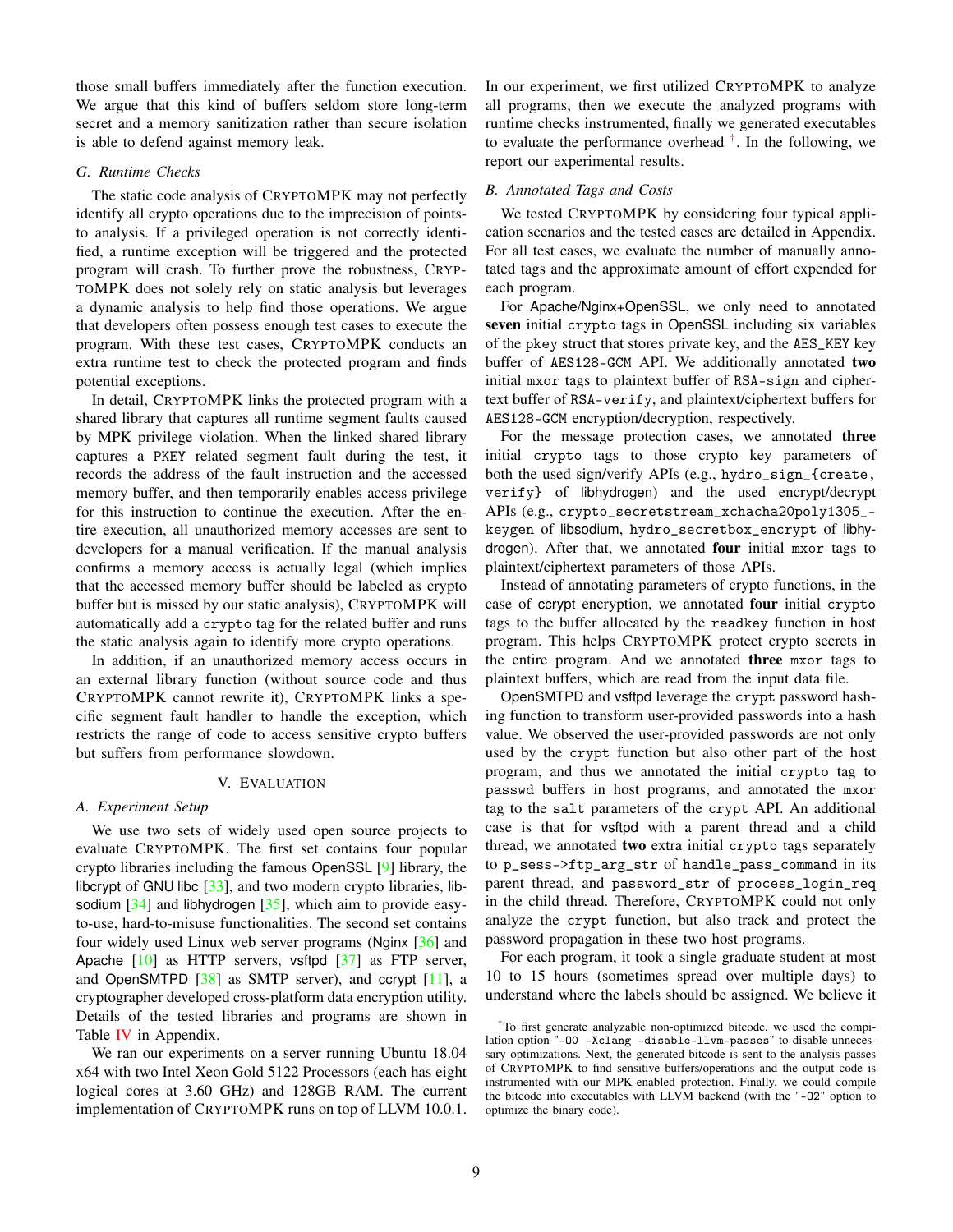TABLE I: Results of buffer labeling, operation identifying, and code protection

<span id="page-9-2"></span>

| Program         | Total<br>Tags | <b>Tainted MemOps</b> | Tainted            | <b>Total</b>  | Crypto           | # of Protected Functions |              |     |           |    |           |
|-----------------|---------------|-----------------------|--------------------|---------------|------------------|--------------------------|--------------|-----|-----------|----|-----------|
|                 |               | <b>MemOps</b>         | (declassification) | <b>MemOps</b> | <b>Functions</b> | <b>Functions</b>         | Total (HF)   | AP  | <b>OP</b> | UP | <b>RF</b> |
| ccrypt          | $4 + 3$       | 1049                  | 829                | 838           | 70               | 61                       | 22(19)       | 19  |           |    | 30        |
| libsodium       | 1+1           | 6513                  | 140                | 151           | 930              | 71                       | 26(21)       | 25  | $\Omega$  |    | 31        |
| libhydrogen     | $2 + 3$       | 277                   | 57                 | 162           | 116              | 62                       | 11(8)        | 11  |           |    | 17        |
| Apache+OpenSSL  | $7 + 2$       | 92779                 | $0+2149$           | 2528+2223     | 4879+11082       | $34 + 246$               | $0+75(0+66)$ | 75  |           |    | 177       |
| Nginx+OpenSSL   | $7 + 2$       | 70126                 | $0+2149$           | 4439+2223     | 1347+11082       | $24 + 246$               | $0+75(0+66)$ | 75  |           |    | 177       |
| OpenSMTPD+crypt | $2+1$         | 14170                 | $4+492$            | 7+566         | $892+40$         | $22+33$                  | $4+18(0+16)$ | 22  |           |    | 19        |
| vsftpd+crypt    | $3 + 1$       | 9122                  | $9+492$            | $10+566$      | $596 + 40$       | $42 + 33$                | $9+18(0+16)$ | 27  |           |    | 19        |
| <b>Total</b>    | 39            | 194.036               | 6.321              | 13,713        | 31,074           | 874                      | 296(212)     | 254 | 2         | ◠  | 470       |

HF: Hotspot functions; AP: accurately protected; OP: over protected; UP: under protected; RF: replicated functions for different contexts

will take developers of the application or crypto libraries even less time to perform the labeling.

(4439+2223)/70126=9.5%, which is consistent with the result of DynPTA.

## <span id="page-9-1"></span>*C. Labeling Accuracy*

To evaluate whether CRYPTOMPK identifies intermediate crypto data and relevant operations accurately, we first executed the protected programs (instrumented with runtime checks) using previously prepared test cases. We found the executed programs passed all test cases without producing a feedback, which indicates that CRYPTOMPK properly granted permissions to all memory accesses of crypto buffers in tested programs. Then we manually verified the overall labeling results, which are listed in Table [I.](#page-9-2) We observed that both the identified crypto memory operations (Tainted MemOps (declassification)) and functions to fulfill crypto operations (crypto functions)) are only a small portion of those in the entire programs. Agadakos *et al.* [\[39\]](#page-13-38) also reported a similar result, which shows 93.82% of code in OpenSSL-libcrypto could be removed in specific application scenarios. This demonstrated the in-process isolation among used and nonused code is expected to reduce attack surfaces significantly.

We found for ccrypt, libsodium, libhydrogen, and crypt with OpenSMTPD and vsftpd, the ciphertext does not get further propagated, then the effect of over-tainting is moderate (Tainted MemOps vs. Tainted MemOps (declassification)). However, if the ciphertext is further used by other parts of the application (which is the case for Apache and Nginx), we saw a substantial increase of sensitive memory operations that we have to protect, i.e., 2528/4439 extra memory operations. Actually, Apache and Nginx do not access the crypto secret. They delegate the management of crypto buffers to crypto libraries instead. In these cases, the crypto-aware analysis successfully excludes unnecessary code in host programs from accessing sensitive crypto secrets. CRYPTOMPK also labeled four and nine sensitive memory operations in the application contexts for OpenSMTPD and vsftpd, respectively. We further confirmed these operations in the host programs access the passwd buffers and thus should also be protected.

Similar to CRYPTOMPK, DynPTA [\[40\]](#page-13-39) labeled 12.79% memory operations as sensitive for Nginx+OpenSSL, while CRYPTOMPK labeled only 3.06% (2149/70126). Our extended analysis further demonstrated that had CRYP-TOMPK not adopted the crypto-aware analysis (declassification), the labeled memory operations would increase to

Among all crypto functions, CRYPTOMPK found 296 (34.3%) of them accessed crypto secrets. As Table [I](#page-9-2) shows, except four functions in ccrypt and libsodium, CRYPTOMPK accurately protected functions that operated crypto buffers. We additionally examine the over protected (OP) and under protected (UP) functions. We found those functions involve either an external file reading or a random number generation. For file reading functions, CRYPTOMPK could not determine whether the read content is sensitive and thus under protect them. For random number generation functions, CRYPTOMPK considers all random numbers used in a crypto application are sensitive and thus over protect them.

CRYPTOMPK conducted a function level crypto domain isolation for 212 of the 296 protected functions, and conducted instruction level isolation for 84 functions. It followed the strategy mentioned in Section [IV-D](#page-7-1) to choose the appropriate protection granularity. We further invited two experienced players who have participated in DEF CON CTF Finals to help check these functions, and they did not find vulnerable code in those functions. We also counted the number of replicated functions in the last column  $(RF)$  of Table [I](#page-9-2) to show the necessity of our context-sensitive analysis. The number indicates for all protected functions (Total(HF)), how many different contexts are involved (and thus we need to generate a new copy of the function). This allows a finegrained protection so that we don't have to choose between either "always protect" or "always not protect" a function.

## <span id="page-9-0"></span>*D. Security Analysis*

To model the capabilities of attackers who can execute memory corruption based information leak attacks, we adopt the taxonomy proposed by Szekeres *et al.* [\[41\]](#page-13-40). By utilizing either an out-of-bounds pointer or a dangling pointer, attackers could access unauthorized memory regions. In response, we illustrate how CRYPTOMPK defends against attacks using such primitives.

• Out-of-bounds Pointers. We assume that an attacker owns an out-of-bounds pointer in non-crypto domain. He can use this pointer to either read data before or after a specific memory region (buffer overflow or underflow respectively), and the pointer can even be used to read content of a designated memory address (arbitrary memory read).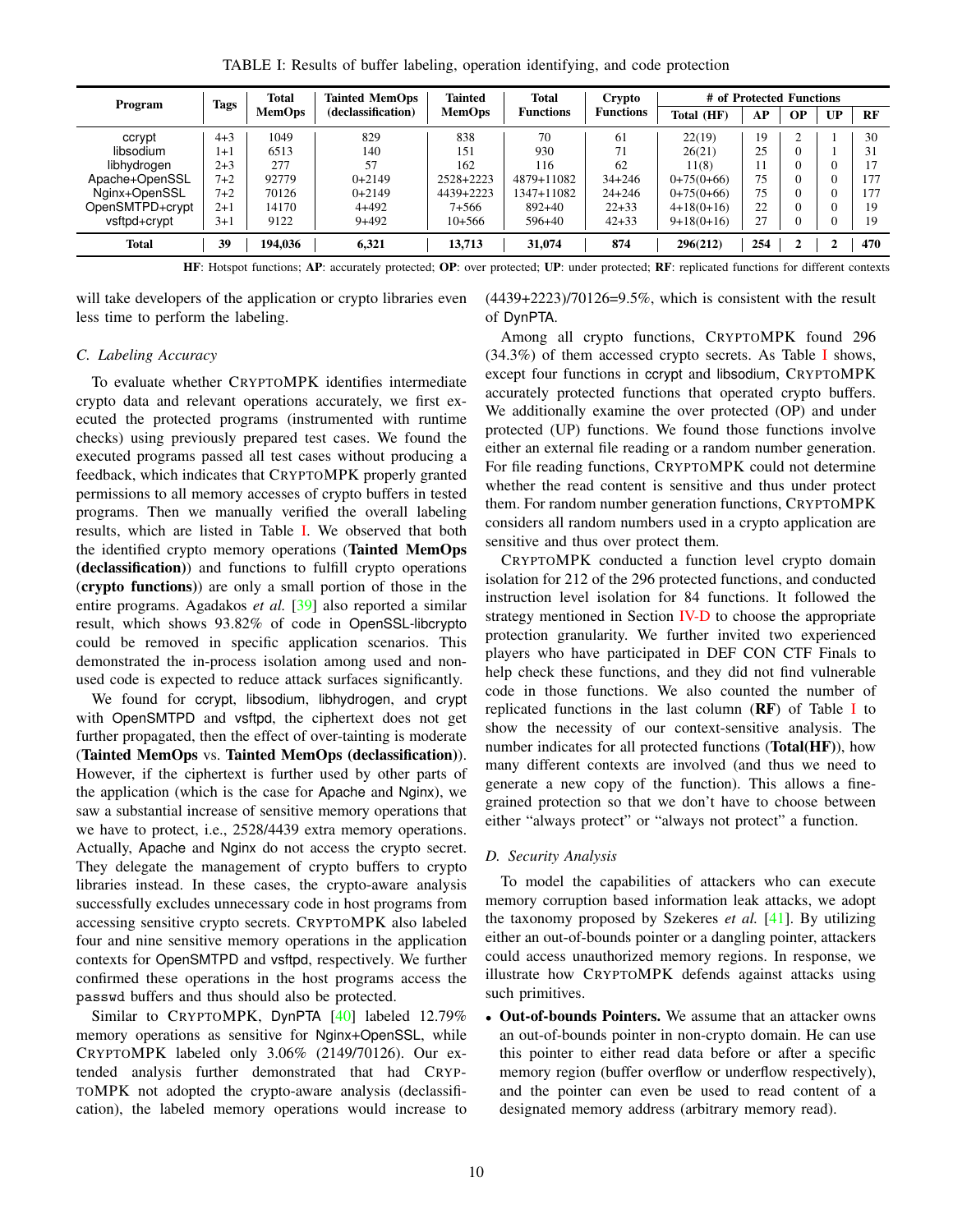For CRYPTOMPK protected programs, the isolation guarantees that the operations in crypto domain do not use the outof-bounds pointer in non-crypto domain. Even if the attacker controls this pointer and could assign it with any memory address of crypto buffers, he cannot use this pointer to access the protected buffers because he lacks the corresponding PKEY permission. Therefore, the attacker could not exploit such vulnerable pointers to leak sensitive information.

• Dangling Pointers. Similarly, we assume that an attacker owns a dangling pointer in non-crypto domain. CRYP-TOMPK guarantees that this pointer should never point to a crypto buffer because CRYPTOMPK uses two independent memory managers for crypto domain and non-crypto domain, respectively. A dangling pointer only points to memory buffers of non-crypto domain and thus the attacker could not leak sensitive data using this vulnerable pointer.

Besides confidentiality protection, we also enhance the integrity protection by adding the binary code rewriting of ERIM [\[42\]](#page-13-41) to eliminate any unintentional occurred WRPKRU or XRSTOR gadgets, and thus prevent illegal privilege switching caused by code reuse attacks.

# <span id="page-10-0"></span>*E. Protection Effectiveness*

We checked the results of the analysis-driven labeling of CRYPTOMPK, and found it protected not only crypto keys but also confidential information propagated from the secret keys. We manually examined the protected buffers of each crypto applications to verify whether crucial propagated secrets were protected (details of CRYPTOMPK labeled code can be downloaded at [https://cryptompk.code-analysis.org\)](https://cryptompk.code-analysis.org). For all tested applications, we found propagated secrets were well-protected:

- **SSL/TLS.** Besides private key and session key, CRYP-TOMPK additionally protected crypto operations in 75 functions of OpenSSL, e.g., the RSA sign function uses Montgomery modular multiplication [\[43\]](#page-13-42) to accelerate exponential operation. In this function, the Montgomery transformation of private key components *p* and *q* produces several intermediate BIGNUM structs, and those buffers are kept on the heap for a long time.
- AES. CRYPTOMPK labeled crypto buffers on either stack or heap for ccrypt. In particular, ccrypt first reads a variablelength key passphrase from the external input, copies the initial secret to a password buffer with specific newline format key2, then hashes it into a 16-byte keyblock. Next, it executes the standard AES key scheduling to extend the 16-byte keyblock to 15 round keys stored in an AES round key array rkk (each round key is a 16-byte array). Moreover, all these buffers are not sanitized after the crypto operations. As a result, a memory disclosure of either key2, keyblock, or rkk buffer could give the attacker enough information to recover the AES key and thus decrypt the ciphertext.
- Chacha20-Poly1305. Among the labeled crypto buffers of libsodium and libhydrogen, we found specific crypto context structs (e.g., poly1305\_state for the *chacha20-poly1305* cipher). In further, some functions would propagate the secret key information from a context struct to a local

variable. For instance, in the crypto\_secretstream\_ xchacha20poly1305\_rekey function of libsodium, the secret information propagates to the new\_key\_and\_inonce array on the stack. If this array is leaked, the attacker only needs to guess a nonce offset (corresponding to the size of ciphertext) by brute-force to decrypt the encrypted data.

• Crypt-SHA512. With the labeled tags, CRYPTOMPK traversed the code and discovered crypto data in 22 and 27 functions in OpenSMTPD and vsftpd, respectively. An interesting observation is that the developer of crypt tried to clean sensitive buffers after the hashing (e.g., the free\_key buffer). However, this manual sanitization is far from comprehensive and there still exist many unprotected buffers. For instance, the 64-byte correct\_words array in the API is an intermediate buffer that stores input password and will not be sanitized after the execution. Once the attacker obtains this information, he can then recover the input password.

To prove the necessity of our protection, we additionally chose the following five memory disclosure CVEs to test our protection against different types of memory issues.

- CVE-2011-4576: an uninitialized variable vulnerability in OpenSSL which leads to a not properly initialized block cipher padding, and attackers could obtain at most 8191 bytes of uninitialized data on the heap.
- CVE-2014-0160: the well-known *HeartBleed* bug of OpenSSL that allows remote attackers to obtain sensitive information from process memory via crafted packets.
- CVE-2016-2176: a vulnerability that affects X509\_NAME\_ oneline function in OpenSSL. Attackers could use this vulnerability to fulfil out-of-bounds reads and obtain at most 1024KB data on the stack.
- CVE-2017-9798: a use-after-free vulnerability in Apache. When attackers send an OPTIONS HTTP request, the server would read data from a freed chunk and may lead to potentially sensitive information disclosure.
- CVE-2018-16845: an integer overflow vulnerability in Nginx. Attackers can use a compromised variable to execute out-of-bounds memory access.

Note that the vulnerable versions of Apache, Nginx, and OpenSSL are not compatible with each other, we simulated attacks by first porting those CVEs to our protected versions of Apache/Nginx+OpenSSL (but ONLY protected the annotated secrets), and then utilizing the vulnerabilities to search propagated secrets in process memory. Even though an attack could not directly read the crypto key, it could still retrieve a plentiful of propagated secrets from the process memory and leverage those information to recover the key. For instance, an attack could utilize several of the above mentioned CVEs to access heap buffers and obtain intermediate values of Montgomery modular multiplication. By leaking a special intermediate big number RR (RR  $\equiv 2^{|p|}$  mod p, p is one of the secret large primes used in RSA cryptosystem), the attacker could calculate *p* and then factor the RSA big number to obtain another prime *q*, and finally recover the entire private key triple  $(d, p, q)$  by calculating the modular inverse d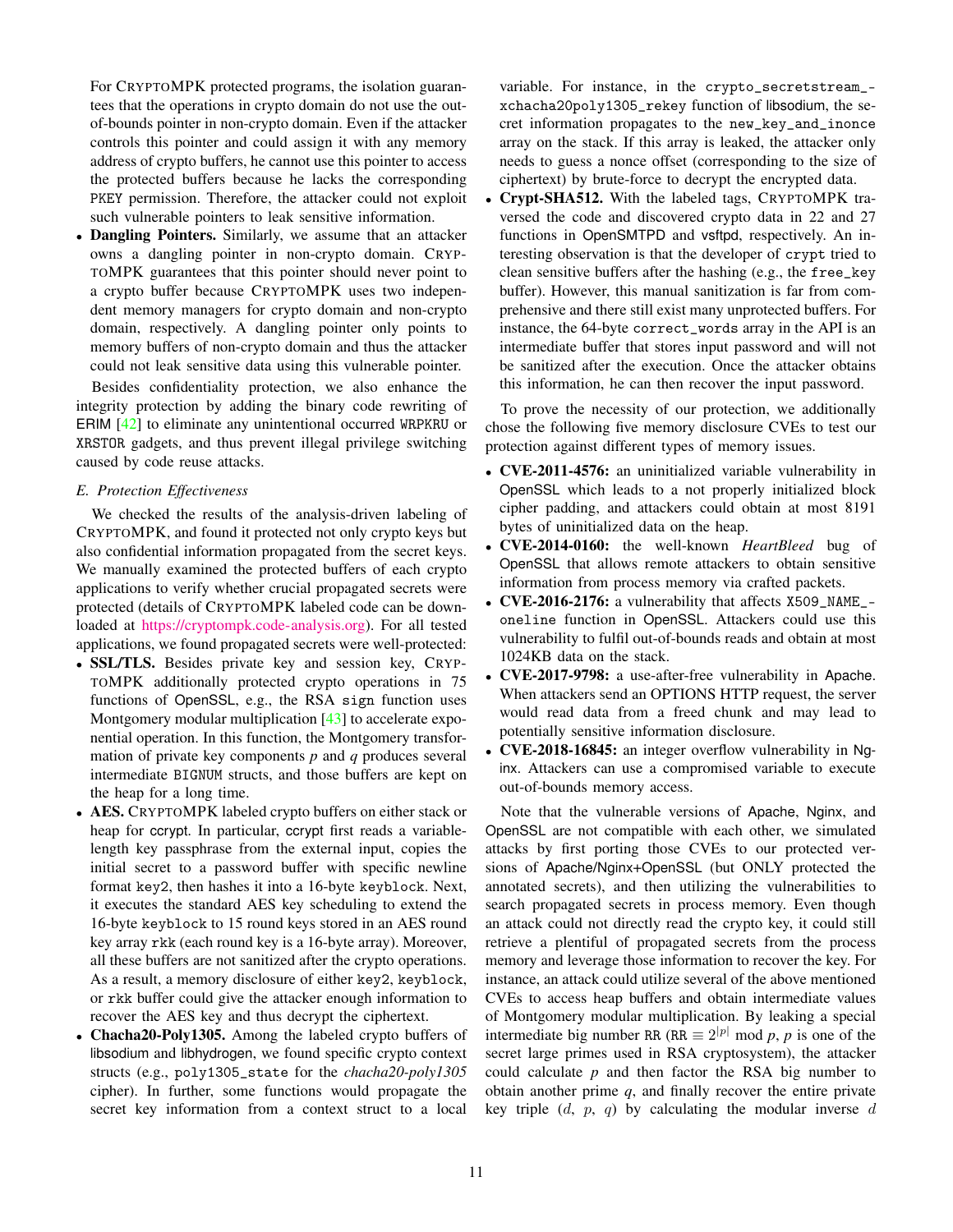<span id="page-11-0"></span>

(a) OpenSSL speed test: RSA sign/verify in 10s (b) OpenSSL speed test: AES-GCM (c) Network traffic and file protection Fig. 4: Runtime overhead of crypto speed tests and crypto applications under the protection of CRYPTOMPK

of e mod  $(p-1)(q-1)$ . Similarly, attackers could recover AES and Chacha20 keys using intermediate states, and use the intermediate blocks of crypt-SHA512 to recover input password. In response, CRYPTOMPK extensively identifies intermediate crypto buffers and relocates them to protected region, and guarantees the security since memory disclosure attacks cannot recover useful secrets in non-crypto domain.

#### *F. Performance Tests*

*1) Runtime Overhead:* We tested the runtime overhead introduced by CRYPTOMPK by evaluating the performance of protected OpenSSL, libsodium, and libhydrogen libraries. In detail, we tested the slowdown for RSA and AES using OpenSSL speed test (a built-in cipher benchmark of OpenSSL), and the overhead of real-world crypto applications by 1) testing HTTPS throughput of Nginx/Apache+OpenSSL with the ApacheBench [\[44\]](#page-13-43) (both programs were configured to use ECDHE-RSA-AES128-GCM-SHA256 cipher suite, ApacheBench simulated 20 clients, each sending 1,000 requests); 2) encrypting 100 MB random data with libsodium; 3) signing/encrypting 100 MB random data using libhydrogen.

Figure [4](#page-11-0) depicts the overhead for each test case. In Figure [4a](#page-11-0) and Figure [4b,](#page-11-0) we found except the less frequently used key-size (RSA-1024) or input-size (AES-GCM encryption with a 16-byte input), the execution slow down is moderate (from 7.13% to 12.79%). This demonstrates the performance impact for most computational intensive crypto algorithms is acceptable. In comparison, Glamdring [\[31\]](#page-13-30) with a similar code partitioning model suffered from more than 30% slowdown for RSA-4096 sign and about 40% slowdown for AES-CBC-256.

For real-world crypto applications (Figure [4c\)](#page-11-0), we observed a low overhead for a fine-grained isolation: The data encryption with libsodium and libhydrogen suffered 9.53% and 4.52% extra execution time, respectively. And the public key signing of data using libhydrogen only incurred an overhead of 1.07%. In particular, the overhead of HTTPS communication under Apache Benchmark is only 6.25% and 5.19% for Nginx and Apache, respectively. Compared to CRYPTOMPK, ERIM  $[42]$  and libmpk  $[5]$  that also utilize MPK to protect Nginx+OpenSSL (only protecting the AES session keys) and Apache+OpenSSL (only protecting the RSA private key) introduced an overhead of 5.06% and 4.82%, respectively. Since CRYPTOMPK additionally protects the RSA private key as well as 2,149 memory operations in this case, its MPK-enabled crypto domain isolation is very efficient.

*2) Code Bloating:* We tested the code bloating effect brought by the code transformation of CRYPTOMPK. Particularly, we measured how crypto code (libraries such as OpenSSL and crypto utilities such as ccrypt) bloat after the protection. After applying CRYPTOMPK to targets listed in Figure [5,](#page-11-1) we found the code bloating for crypto code is acceptable for cloud servers. For larger targets (OpenSSL and libsodium), the code bloating ratios are less than 20%. For targets with relatively small code base (libhydrogen, libcrypt, and ccrypt), although the code bloating ratios exceed 50%, the actually increased code size is less than 50 KB.

Since the code bloating is mainly due to the function replication (Section  $III$ -E3), we counted the number of copied functions (not only the MPK protected ones shown in Table [I,](#page-9-2) but also their callers) for each tested target. We found although the bloating ratios of libhydrogen, libcrypt, and ccrypt are more the 50%, the number of copied functions (59 for libhydrogen, 29 for libcrypt, and 64 for ccrypt) is not large. And for libraries with larger code base, the copied functions only occupied a small portion. For instance, CRYPTOMPK only copied 184 of 11,082 (4% of the entire code size) functions in OpenSSL.

<span id="page-11-1"></span>

Fig. 5: Code bloating of CRYPTOMPK-protected programs *3) Analysis Costs:* We evaluated the costs of static source code analysis by measuring the consumed time of crypto buffer labeling and crypto operations identification. The Results are shown in Table  $II$ . Note that for Apache and Nginx, they executed the same APIs of OpenSSL to enable TLS and for each host program only one function is involved. Thus we only consider the analysis time against the code of OpenSSL.

From Table [II](#page-12-0) we observed that CRYPTOMPK could accomplish the analysis of most targets in less than three seconds. The only exceptions are the analysis against the RSA implementation of OpenSSL and the password hashing of vsftpd: it took hundreds of seconds for CRYPTOMPK to finish the crypto buffer labeling/crypto operations identification tasks. We checked the analysis procedure and found the reasons.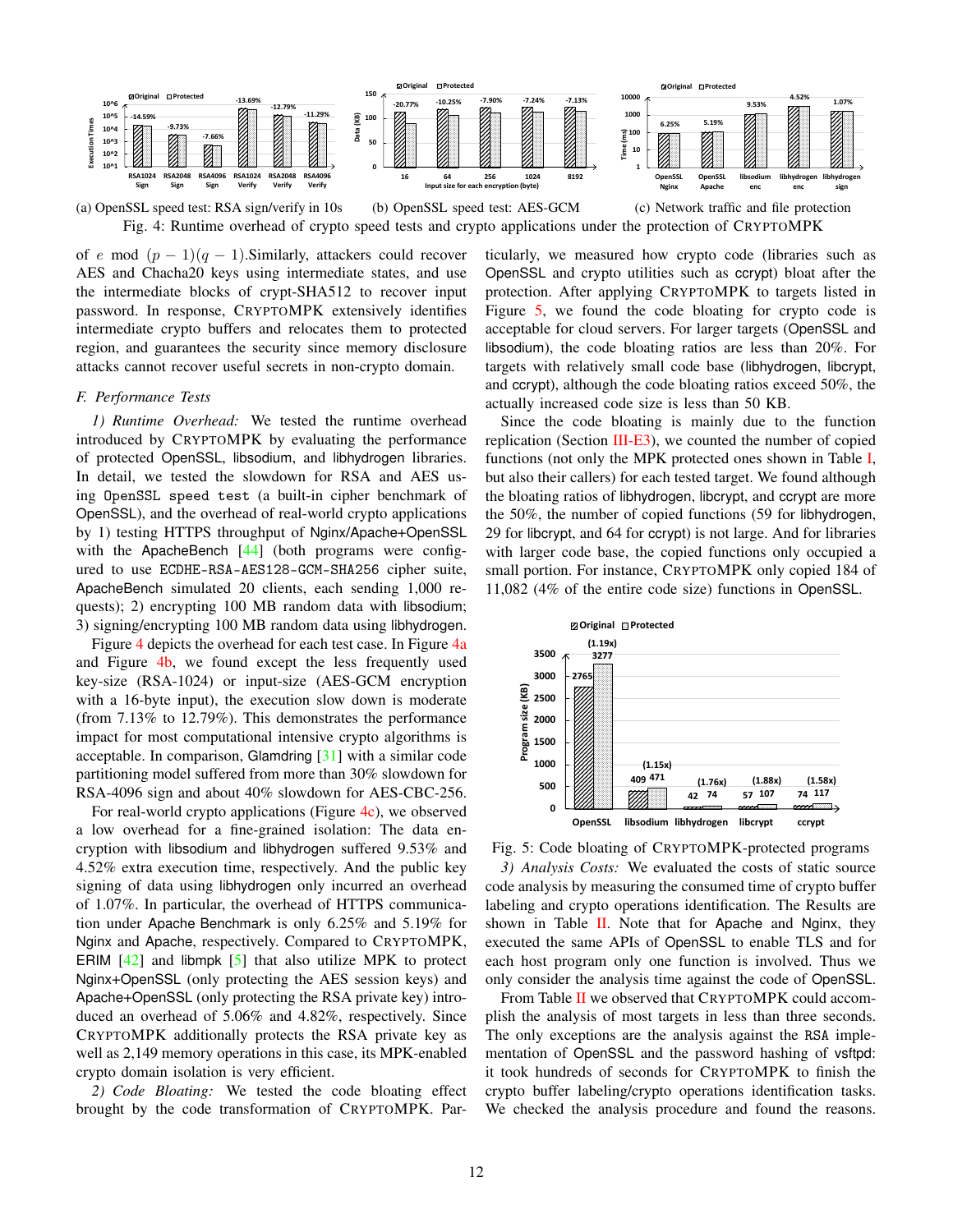<span id="page-12-0"></span>TABLE II: Analysis performance for each experiment target

| Case                    | SBL(s) | SMOI(s) | Total(s) |
|-------------------------|--------|---------|----------|
| libhydrogen             | 0.31   | 0.41    | 0.72     |
| ccrypt                  | 0.97   | 1.02    | 1.99     |
| OpenSMTPD+libcrypt      | 1.41   | 1.02    | 2.43     |
| libsodium               | 2.04   | 1.81    | 3.85     |
| vsftpd+libcrypt         | 244.39 | 52.91   | 297.30   |
| {Apache, Nginx}+OpenSSL | 638.29 | 540.94  | 1179.23  |

SBL : time of crypto buffer labeling;

SMOI : time of sensitive memory operation identification

For case of OpenSSL, the involved code in OpenSSL is significantly more complex than that of other targets. A particular reason is that OpenSSL implemented more than one versions of *modulus and exponent* algorithms for different platforms. CRYPTOMPK, however, is path-insensitive and traversed all of them and thus spent a longer analysis time. For vsftpd, the major overhead is due to the analysis of the host program (i.e., vsftpd) rather than the crypt API. Among the 596 functions of vsftpd, 9 of them involve crypto operations, and vsftpd uses two threads to manage crypto secrets separately. Therefore CRYPTOMPK spent more analysis time. In comparison, the similar analysis against crypt with OpenSMTPD only spends 2.43 seconds in total, since the host OpenSMTPD program adopts a much simpler way to operate crypto secrets.

## VI. RELATED WORK

Keeping crypto keys unprotected in memory is dangerous. Attackers could recover the key through code injection or side channel attacks [\[19\]](#page-13-18), [\[45\]](#page-13-44). However, not all memory buffers holding crypto keys are properly sanitized [\[46\]](#page-13-45). Actually, K-Hunt [\[47\]](#page-13-46) examined popular crypto libraries and utilities, and found that recoverable keys widely existed. Micheli *et al.* demonstrated crypto keys could be effectively recovered from partial information [\[48\]](#page-13-47). CRYPTOMPK advances state-of-theart by considering not only the crypto keys but also their derived secrets. To the best of our knowledge, we are the first to systematically label all kinds of crypto secrets in programs.

A large number of isolation solutions have been proposed to isolate confidential data in memory. We summarized nine most relevant systems and compare them with CRYPTOMPK in Table [III.](#page-12-1) Among them, ConfLLVM, libmpk, xMP, Seimi, and Shreds only provide isolation primitives, and require developers to manually annotate sensitive data and operations. With only a manual annotation it is difficult to cover all propagated secrets. To automate sensitive data labeling, Cali, Datashield, Glamdring, and SeCage utilize different kinds of data-flow analyses. In particular, Cali leverages program dependency graph to infer the sensitive memory buffers; Datashield utilizes inter-procedural and context-sensitive dataflow analysis to find all the explicitly and implicitly sensitive variables; Glamdring utilizes static data-flow analysis and static backward slicing to find control and data dependencies on the sensitive data annotated by developers; SeCage combines static and dynamic analysis to decompose monolithic software into several compartments and isolates sensitive data. Unfortunately, none of them considers the characteristic of

<span id="page-12-1"></span>

| System            | C1 | C <sub>2</sub> | C <sub>3</sub> | C4 | <b>C5</b>               |
|-------------------|----|----------------|----------------|----|-------------------------|
| Cali $[53]$       |    | х              | <b>OP</b>      | DI | nsjail $[54]$           |
| ConfLLVM [8]      | Х  | х              | UP             | AI | <b>MPX</b> [55]         |
| DataShield [6]    |    | Х              | <b>OP</b>      | AI | <b>MPX</b> [55]         |
| Glamdring [31]    |    | х              | <b>OP</b>      | DI | <b>SGX [56]</b>         |
| libmpk $[5]$      | х  | х              | UP             | DI | <b>MPK [14]</b>         |
| SeCage [7]        |    | х              | <b>OP</b>      | DI | VMFUNC [57]             |
| <b>SEIMI [58]</b> | х  | х              | UP             | DI | <b>SMAP</b> [59]        |
| Shreds $[23]$     | х  | x              | UP             | DI | ARM Memory Domains [60] |
| $xMP$ [4]         | х  | x              | UP             | DI | <b>EPTP</b> [61]        |
| CRYPTOMPK         |    |                | ΑP             | DI | <b>MPK</b>              |

C1: Automated Annotation C2: Context-sensitive Protection

- C3: Propagated Secrets Protection C4: Isolation Mode
- C5: Isolation Feature
- 

UP: Under-protected

AP: Accurately-protected

AI: Address-based Isolation **DI:** Domain-based Isolation **UP**: Under-protected **OP**: Over-protected

crypto operations to avoid over-tainting issues. In comparison, CRYPTOMPK implements a fine-grained labeling that are both context-sensitive and crypto-aware to guarantee the precise isolation of crypto secrets.

From the perspective of isolation mode, We categorize systems in Table [III](#page-12-1) in address-based isolation and domain-based isolation groups. Corresponding to their isolation mode, these systems leverage different software and hardware-featured primitives to implement a more efficient isolation. ConfLLVM and Datashield adopt the Intel MPX feature to help isolate sensitive data based on an address-based isolation. For SeCage, SEIMI, and xMP that utilizes different hardware features, they all need to modify system kernel to implement the protection. For Cali and Glamdring, they require to split the process into multiple parts. In comparison, only libmpk and CRYPTOMPK seldom modifies the execution model and are easy to deploy.

There exist some orthogonal approaches that would enhance the protection of CRYPTOMPK. We have in fact applied ERIM [\[42\]](#page-13-41) to enhance the protection of CRYPTOMPK. Mimosa [\[49\]](#page-14-10) uses hardware transactional memory (HTM) to ensure that crypto keys are never loaded to RAM chips. It however only protects private keys, and does not track and protect the derived secrets especially those long-term buffers, which is a key difference from CRYPTOMPK. Wedge [\[50\]](#page-14-11) and ProgramCutter [\[51\]](#page-14-12) partition software into least privilege components, and PM [\[52\]](#page-14-13) could automatically find partitions that have better balance between security and performance. These techniques could retrofit the domain model of CRYPTOMPK (e.g., supporting more than one crypto domain).

#### VII. CONCLUSION

Protecting confidential data against memory disclosure attacks is crucial to crypto applications. In this paper we present CRYPTOMPK, which automates crypto secrets tracking and implements fine-grained protection for server applications. With the help of CRYPTOMPK, even a non-expert developer could easily build and deploy binary executables with crypto secrets isolated. Our evaluation show that CRYPTOMPK provides reliable protection against memory disclosure attacks, and the protection only incurs at most 9.53% runtime overhead for widely used crypto applications.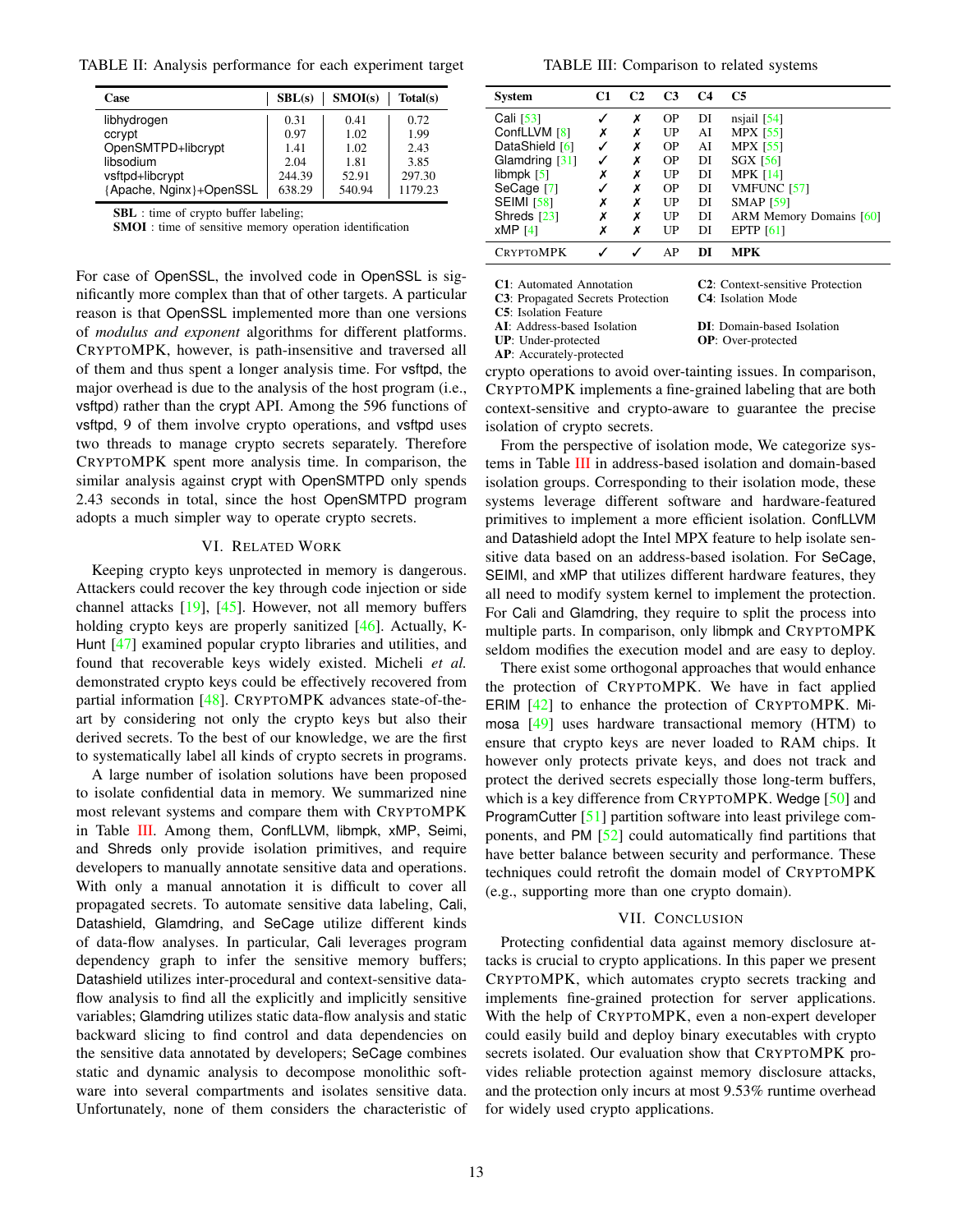## ACKNOWLEDGEMENT

The authors would like to thank the reviewers for their valuable feedback during the revision process. This work was partially supported by the National Natural Science Foundation of China (No.62002222), the National Key Research and Development Program of China (No.2020AAA0107800), and the start-up funding of the School of Information Technology and Electronic Engineering, the University of Queensland. We especially thank Ant Group for the support of this research within the *SJTU-Ant Security Research Centre*.

#### **REFERENCES**

- <span id="page-13-0"></span>[1] F. A. P. Petitcolas, Kerckhoffs' Principle. Boston, MA: Springer US, 2011, pp. 675–675.
- <span id="page-13-1"></span>[2] T. P. Parker and S. Xu, "A Method for Safekeeping Cryptographic Keys from Memory Disclosure Attacks," in Proc. 1st International Conference on Trusted Systems (INTRUST), 2009.
- <span id="page-13-2"></span>[3] L. Guan, J. Lin, B. Luo, and J. Jing, "Copker: Computing with Private Keys without RAM," in Proc. 21st Annual Network and Distributed System Security Symposium (NDSS), 2014.
- <span id="page-13-3"></span>[4] S. Proskurin, M. Momeu, S. Ghavamnia, V. P. Kemerlis, and M. Polychronakis, "xMP: Selective Memory Protection for Kernel and User Space," in Proc. 41st IEEE Symposium on Security and Privacy (S&P), 2020.
- <span id="page-13-4"></span>[5] S. Park, S. Lee, W. Xu, H. Moon, and T. Kim, "libmpk: Software Abstraction for Intel Memory Protection Keys (Intel MPK)," in Proc. 2019 USENIX Annual Technical Conference (USENIX ATC), 2019.
- <span id="page-13-5"></span>[6] S. A. Carr and M. Payer, "DataShield: Configurable Data Confidentiality and Integrity," in Proc. 12th ACM on Asia Conference on Computer and Communications Security (AsiaCCS), 2017.
- <span id="page-13-6"></span>[7] Y. Liu, T. Zhou, K. Chen, H. Chen, and Y. Xia, "Thwarting Memory Disclosure with Efficient Hypervisor-Enforced Intra-Domain Isolation," in Proc. 22nd ACM SIGSAC Conference on Computer and Communications Security (CCS), 2015.
- <span id="page-13-7"></span>[8] A. Brahmakshatriya, P. Kedia, D. P. McKee, D. Garg, A. Lal, A. Rastogi, H. Nemati, A. Panda, and P. Bhatu, "ConfLLVM: A Compiler for Enforcing Data Confidentiality in Low-Level Code," in Proc. 14th European Conference on Computer Systems (EuroSys), 2019.
- <span id="page-13-8"></span>[9] OpenSSL. [https://www.openssl.org/.](https://www.openssl.org/) Accessed 2021.
- <span id="page-13-9"></span>[10] Apache. [https://httpd.apache.org/.](https://httpd.apache.org/) Accessed 2021.
- <span id="page-13-10"></span>[11] ccrypt. [http://ccrypt.sourceforge.net/.](http://ccrypt.sourceforge.net/) Accessed 2021.
- <span id="page-13-11"></span>[12] The Heartbleed Bug. [https://heartbleed.com/.](https://heartbleed.com/) Accessed 2021.
- <span id="page-13-12"></span>[13] K. Koning, X. Chen, H. Bos, C. Giuffrida, and E. Athanasopoulos, "No Need to Hide: Protecting Safe Regions on Commodity Hardware," in Proc. 12th European Conference on Computer Systems (EuroSys), 2017.
- <span id="page-13-13"></span>[14] Protection Keys. [https://software.intel.com/en-us/articles/intel-sdm.](https://software.intel.com/en-us/articles/intel-sdm) Accessed 2021.
- <span id="page-13-14"></span>[15] Z. Durumeric, F. Li, J. Kasten, J. Amann, J. Beekman, M. Payer, N. Weaver, D. Adrian, V. Paxson, M. Bailey, and J. A. Halderman, "The Matter of Heartbleed," in Proc. 14th Internet Measurement Conference (IMC), 2014.
- <span id="page-13-15"></span>[16] C. Tice, T. Roeder, P. Collingbourne, S. Checkoway, Ú. Erlingsson, L. Lozano, and G. Pike, "Enforcing Forward-Edge Control-Flow Integrity in GCC & LLVM," in Proc. 23rd USENIX Security Symposium (USENIX Security), 2014.
- <span id="page-13-16"></span>[17] Z. Wang and X. Jiang, "Hypersafe: A lightweight approach to provide lifetime hypervisor control-flow integrity," in Proc. 31st IEEE Symposium on Security and Privacy (S&P), 2010.
- <span id="page-13-17"></span>[18] M. Zhang and R. Sekar, "Control Flow Integrity for COTS Binaries," in Proc. 22nd USENIX Security Symposium (USENIX Security), 2013.
- <span id="page-13-18"></span>[19] J. A. Halderman, S. D. Schoen, N. Heninger, W. Clarkson, W. Paul, J. A. Calandrino, A. J. Feldman, J. Appelbaum, and E. W. Felten, "Lest We Remember: Cold Boot Attacks on Encryption Keys," Communications of the ACM, vol. 52, no. 5, pp. 91–98, 2009.
- <span id="page-13-19"></span>[20] M. Lipp, M. Schwarz, D. Gruss, T. Prescher, W. Haas, A. Fogh, J. Horn, S. Mangard, P. Kocher, D. Genkin, Y. Yarom, and M. Hamburg, "Meltdown: Reading Kernel Memory from User Space," in Proc. 27th USENIX Security Symposium (USENIX Security), 2018.
- <span id="page-13-20"></span>[21] P. Kocher, J. Horn, A. Fogh, , D. Genkin, D. Gruss, W. Haas, M. Hamburg, M. Lipp, S. Mangard, T. Prescher, M. Schwarz, and Y. Yarom, "Spectre Attacks: Exploiting Speculative Execution," in Proc. 40th IEEE Symposium on Security and Privacy (S&P), 2019.
- <span id="page-13-21"></span>[22] PKS: Add Protection Keys Supervisor (PKS) support. [https://lwn.](https://lwn.net/Articles/826091/) [net/Articles/826091/.](https://lwn.net/Articles/826091/) Accessed 2021.
- <span id="page-13-22"></span>[23] Y. Chen, S. Reymondjohnson, Z. Sun, and L. Lu, "Shreds: Fine-Grained Execution Units with Private Memory," in Proc. 37th IEEE Symposium on Security and Privacy (S&P), 2016.
- <span id="page-13-23"></span>[24] Boost C++ Libraries. [https://www.boost.org/.](https://www.boost.org/) Accessed 2021.
- <span id="page-13-24"></span>[25] D. E. Denning and P. J. Denning, "Certification of Programs for Secure Information Flow," Communication of the ACM, vol. 20, no. 7, p. 504–513, Jul. 1977.
- <span id="page-13-25"></span>[26] G. Ramalingam, "The Undecidability of Aliasing," ACM Trans. Program. Lang. Syst., vol. 16, no. 5, p. 1467–1471, Sep. 1994.
- <span id="page-13-26"></span>[27] P. M. Gharat, U. P. Khedker, and A. Mycroft, "Flow- and Context-Sensitive Points-To Analysis Using Generalized Points-To Graphs," in Proc. 23rd Static Analysis International Symposium (SAS), 2016.
- <span id="page-13-27"></span>[28] B. Hardekopf and C. Lin, "Flow-Sensitive Pointer Analysis for Millions of Lines of Code," in Proc. 9th Annual IEEE/ACM International Symposium on Code Generation and Optimization (CGO), 2011.
- <span id="page-13-28"></span>[29] A. Machiry, C. Spensky, J. Corina, N. Stephens, C. Kruegel, and G. Vigna, "DR. CHECKER: A Soundy Analysis for Linux Kernel Drivers," in Proc. 26th USENIX Security Symposium (USENIX Security), 2017.
- <span id="page-13-29"></span>[30] G. M. Essertel, G. Wei, and T. Rompf, "Precise Reasoning with Structured Time, Structured Heaps, and Collective Operations," Proc. ACM Program. Lang., vol. 3, no. OOPSLA, Oct. 2019. [Online]. Available: <https://doi.org/10.1145/3360583>
- <span id="page-13-30"></span>[31] J. Lind, C. Priebe, D. Muthukumaran, D. O'Keeffe, P. Aublin, F. Kelbert, T. Reiher, D. Goltzsche, D. M. Eyers, R. Kapitza, C. Fetzer, and P. R. Pietzuch, "Glamdring: Automatic Application Partitioning for Intel SGX," in Proc. 26th USENIX Security Symposium (USENIX Security), 2017.
- <span id="page-13-31"></span>[32] jemalloc memory allocator. [http://jemalloc.net/.](http://jemalloc.net/) Accessed 2021.
- <span id="page-13-32"></span>[33] GNU libc. [https://www.gnu.org/software/libc/.](https://www.gnu.org/software/libc/) Accessed 2021.
- <span id="page-13-33"></span>[34] libsodium. [https://doc.libsodium.org/.](https://doc.libsodium.org/) Accessed 2021.
- <span id="page-13-34"></span>[35] libhydrogen. [https://github.com/jedisct1/libhydrogen.](https://github.com/jedisct1/libhydrogen) Accessed 2021.
- <span id="page-13-35"></span>[36] Nginx. [https://nginx.org/en/.](https://nginx.org/en/) Accessed 2021.
- <span id="page-13-36"></span>[37] vsftpd. [https://security.appspot.com/vsftpd.html/.](https://security.appspot.com/vsftpd.html/) Accessed 2021.
- <span id="page-13-37"></span>[38] OpenSMTPD. [https://https://www.opensmtpd.org/.](https://https://www.opensmtpd.org/) Accessed 2021.
- <span id="page-13-38"></span>[39] I. Agadakos, D. Jin, D. Williams-King, V. P. Kemerlis, and G. Portokalidis, "Nibbler: Debloating Binary Shared Libraries," in Proc. 35th Annual Computer Security Applications Conference (ACSAC), 2019.
- <span id="page-13-39"></span>[40] T. Palit, J. F. Moon, F. Monrose, and M. Polychronakis, "DynPTA: Combining Static and Dynamic Analysis for Practical Selective Data Protection," in Proc. 42nd IEEE Symposium on Security and Privacy (S&P), 2021.
- <span id="page-13-40"></span>[41] L. Szekeres, M. Payer, T. Wei, and D. Song, "SoK: Eternal War in Memory," in Proc. 34th IEEE Symposium on Security and Privacy (S&P), 2013.
- <span id="page-13-41"></span>[42] A. Vahldiek-Oberwagner, E. Elnikety, N. O. Duarte, M. Sammler, P. Druschel, and D. Garg, "ERIM: Secure, Efficient In-process Isolation with Protection Keys (MPK)," in Proc. 28th USENIX Security Symposium (USENIX Security), 2019.
- <span id="page-13-42"></span>[43] P. L. Montgomery, "Modular Multiplication without Trial Division," Mathematics of Computation, vol. 44, no. 170, pp. 519–521, 1985.
- <span id="page-13-43"></span>[44] ApacheBenchmark. [https://httpd.apache.org/docs/2.4/programs/ab.](https://httpd.apache.org/docs/2.4/programs/ab.html) [html.](https://httpd.apache.org/docs/2.4/programs/ab.html) Accessed 2021.
- <span id="page-13-44"></span>[45] K. Harrison and S. Xu, "Protecting Cryptographic Keys from Memory Disclosure Attacks," in Proc. 37th Annual IEEE/IFIP International Conference on Dependable Systems and Networks (DSN), 2007.
- <span id="page-13-45"></span>[46] Z. Yang, B. Johannesmeyer, A. T. Olesen, S. Lerner, and K. Levchenko, "Dead Store Elimination (Still) Considered Harmful," in Proc. 26th USENIX Security Symposium (Usenix Security), 2017.
- <span id="page-13-46"></span>[47] J. Li, Z. Lin, J. Caballero, Y. Zhang, and D. Gu, "K-Hunt: Pinpointing Insecure Cryptographic Keys in Execution Traces," in Proc. 25th ACM Conference on Computer and Communications Security (CCS),  $\overline{2018}$
- <span id="page-13-47"></span>[48] G. D. Micheli and N. Heninger, "Recovering cryptographic keys from partial information, by example," in Cryptology ePrint Archive: Report 2020/1506 (ePrint), 2020.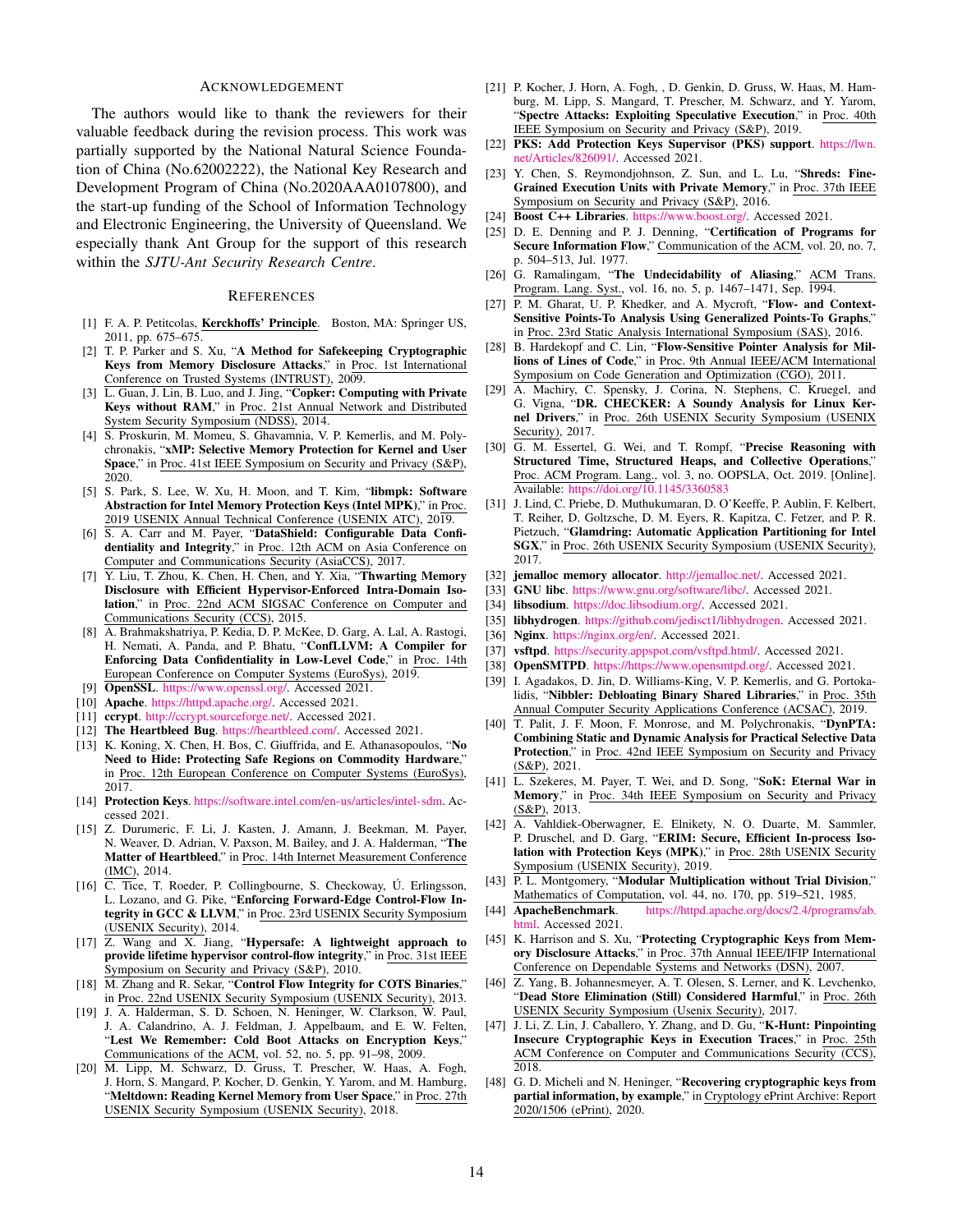- <span id="page-14-10"></span>[49] L. Guan, J. Lin, B. Luo, J. Jing, and J. Wang, "Protecting private keys against memory disclosure attacks using hardware transactional memory," in Proc. 36th IEEE Symposium on Security and Privacy  $(S&P), 2015.$
- <span id="page-14-11"></span>[50] A. Bittau, P. Marchenko, M. Handley, and B. Karp, "Wedge: Splitting Applications into Reduced-Privilege Compartments," in Proc. 5th USENIX Symposium on Networked Systems Design and Implementation (NSDI), 2008.
- <span id="page-14-12"></span>[51] Y. Wu, J. Sun, Y. Liu, and J. S. Dong, "Automatically Partition Software into Least Privilege Components using Dynamic Data Dependency Analysis," in Proc. 28th IEEE/ACM International Conference on Automated Software Engineering (ASE), 2013.
- <span id="page-14-13"></span>[52] S. Liu, D. Zeng, Y. Huang, F. Capobianco, S. McCamant, T. Jaeger, and G. Tan, "Program-mandering: Quantitative privilege separation," in Proc. 26th ACM Conference on Computer and Communications Security (CCS), 2019.
- <span id="page-14-1"></span>[53] M. Bauer and C. Rossow, "Cali: Compiler-Assisted Library Isolation," in Proc. 16th ACM on Asia Conference on Computer and Communications Security (AsiaCCS), 2021.
- <span id="page-14-2"></span>[54] **nsjail**. [https://nsjail.dev/.](https://nsjail.dev/) Accessed 2021.
- <span id="page-14-3"></span>[55] Introduction to Intel Memory Protection Extensions. [https://software.intel.com/content/www/cn/zh/develop/articles/](https://software.intel.com/content/www/cn/zh/develop/articles/introduction-to-intel-memory-protection-extensions.html) [introduction-to-intel-memory-protection-extensions.html.](https://software.intel.com/content/www/cn/zh/develop/articles/introduction-to-intel-memory-protection-extensions.html) Accessed 2021.
- <span id="page-14-4"></span>[56] **SGX**. Intel(R) 64 and IA-32 Architectures Software Developer's Manual Volume 3C: System Programming Guide, Part 13. Accessed 2021.
- <span id="page-14-5"></span>[57] **VMFUNC**. Intel(R) 64 and IA-32 Architectures Software Developer's Manual Volume 1: Basic Architecture, Part 5. Accessed 2021.
- <span id="page-14-6"></span>[58] Z. Wang, C. Wu, M. Xie, Y. Zhang, K. Lu, X. Zhang, Y. Lai, Y. Kang, and M. Yang, "SEIMI: Efficient and Secure SMAP-Enabled Intraprocess Memory Isolation," in Proc. 41st IEEE Symposium on Security and Privacy (S&P), 2020.
- <span id="page-14-7"></span>[59] **SMAP**. Intel(R) 64 and IA-32 Architectures Software Developer's Manual Volume 3A: System Programming Guide, Part 4. Accessed 2021.
- <span id="page-14-8"></span>[60] ARM Memory domains. [https://developer.arm.com/documentation/](https://developer.arm.com/documentation/ddi0211/k/memory-management-unit/memory-access-control/domains) [ddi0211/k/memory-management-unit/memory-access-control/domains.](https://developer.arm.com/documentation/ddi0211/k/memory-management-unit/memory-access-control/domains) Accessed 2021.
- <span id="page-14-9"></span>[61] **EPTP**. Intel(R) 64 and IA-32 Architectures Software Developer's Manual Volume 3C: System Programming Guide, Part 2. Accessed 2021.
- <span id="page-14-14"></span>[62] Clang: a C language family frontend for LLVM. [https://clang.llvm.](https://clang.llvm.org/) [org/.](https://clang.llvm.org/) Accessed 2021.
- <span id="page-14-15"></span>[63] The LLVM gold plugin. [https://llvm.org/docs/GoldPlugin.html.](https://llvm.org/docs/GoldPlugin.html) Accessed 2021.
- <span id="page-14-16"></span>[64] Control Flow Integrity. [https://releases.llvm.org/10.0.0/tools/clang/](https://releases.llvm.org/10.0.0/tools/clang/docs/ControlFlowIntegrity.html) [docs/ControlFlowIntegrity.html.](https://releases.llvm.org/10.0.0/tools/clang/docs/ControlFlowIntegrity.html) Accessed 2021.

#### APPENDIX

#### *A. Details of Test Cases*

We used two sets of widely used open source projects to evaluate CRYPTOMPK. The first set contains four crypto libraries and the second set contains four widely used Linux web server programs. Details of the tested libraries and programs are shown in Table [IV.](#page-14-0) The source code of them could be found in [https://cryptompk.code-analysis.org.](https://cryptompk.code-analysis.org) To evaluate whether CRYPTOMPK can be applied to protect sensitive data in real world applications, we consider four typical application scenarios and tested CRYPTOMPK with the corresponding cases.

- 1) File Encryption. We employed ccrypt to conduct file encryption/decryption. ccrypt reads the passphrase from a local file and derives its AES encryption key. Then it uses the derived key to fulfil file encryption/decryption.
- 2) Message Protection. We implemented an authentication encryption program using ciphers of libsodium and libhydrogen (i.e., *xchacha20-poly1305* stream cipher and

*Curve25519* elliptic curve public key cipher), which fulfils message encrypting and signing.

- 3) SSL/TLS Transmission. We deployed Nginx and Apache with OpenSSL to provide HTTPS service for browsers. We chose the widely used *ECDHE-RSA-AES128-GCM-SHA256* cipher suite for the TLS connection. Note that the analysis for other crypto suites are similar and thus we only tested one of them.
- 4) Password Authentication. We deployed vsftpd and OpenSMTPD with password authentication to provide FTP and SMTP services, respectively. In both applications, the input passwords are verified by the crypt password hashing API provided by libcrypt of glibc.

<span id="page-14-0"></span>

| Library            | Version | Line of Code |
|--------------------|---------|--------------|
| libcrypt           | 2.27    | 3,016        |
| libhydrogen        | 0.2.0   | 2.597        |
| libsodium          | 1.0.18  | 32,279       |
| OpenSSL            | 1.0.2u  | 163,734      |
| <b>Application</b> | Version | Line of Code |
| Apache             | 2.4.43  | 235,956      |
| ccrypt             | 1.11    | 21,558       |
| OpenSMTPD          | 6.0.3p1 | 39.713       |
| Nginx              | 1.17.10 | 137,092      |
| vsftpd             | 3.0.3   | 15.052       |

TABLE IV: The evaluated programs and crypto libraries.

## *B. Compiling and Analyzing Experimental Targets*

In the following, we briefly present the steps of how to compile and analyze our experimental targets. More detailed instructions could also be found in [https://cryptompk.](https://cryptompk.code-analysis.org) [code-analysis.org.](https://cryptompk.code-analysis.org)

To analyze the source code of the tested projects, CRYP-TOMPK needs to first compile source code into LLVM IR bitcode for the following analyses. To implement a crossmodule analysis, CRYPTOMPK merges LLVM IR bitcode modules generated from each source code file into a single bitcode file. It first utilizes the LLVM compiler infrastructure to handle source code in the pre-processing phase (by using the -emit-llvm option of Clang [\[62\]](#page-14-14) to generate a set of LLVM IR bitcode modules). Next, CRYPTOMPK merges them into a single bitcode file by leveraging LLVM gold plugin [\[63\]](#page-14-15).

CRYPTOMPK by default adopts a conservative optimization level (i.e., -O0 for LLVM) to generate bitcode. Using such a compilation option, all data references in bitcode are in the form of memory reference. We observe that a large number of memory references often lead to unacceptable memory overhead for CRYPTOMPK in sensitive buffer labeling phase. As a result, CRYPTOMPK further applies the mem2reg optimization pass to transform memory references of function primitive type data to register references. CRYPTOMPK also applies jump threading, simplifycfg and dce passes to optimize control flow, which will improve analysis performance.

When applying CRYPTOMPK to complex code bases such as OpenSSL and vsftpd, some execution environments with limited RAM may suffer from out-of-memory issue. We